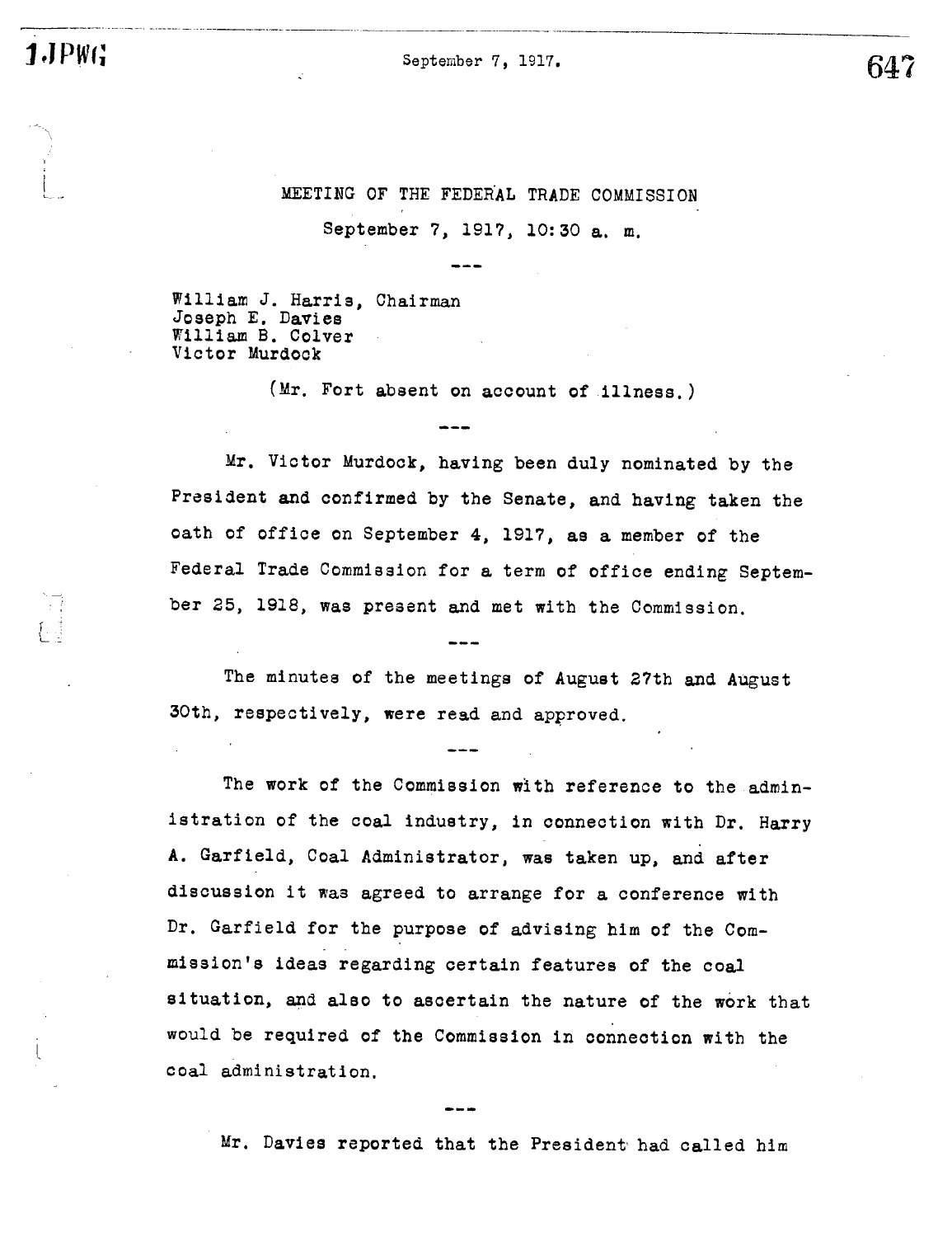by telephone and asked when certain data concerning the price of steel products would be prepared, and that he had advised the President that such data would be submitted at an early date; that the President suggested that he communicate and confer with the War Industries Board in reference to costs of certain steel products essential to the conduct of the war.

Mr. Davies further reported that misstatements had been found in the data submitted by certain steel companies; that in his opinion such misstatements indicated guilty intent, and he thereupon asked for authority of the Commission to investigate further and, if the facts justified. submit the matter to the Department of Justice with a recommendation that the offenders be vigorously prosecuted. Such authority was duly granted.

At 1:00 o'clock p.m. a recess was taken until 2:30 p.m.

William J. Harris, Chairman Joseph E. Davies William B. Colver Victor Murdock

The Commission reassembled at 2:30 p.m.

Dr. Harry A. Garfield and Mr. Nims met with the Commission and discussed at length the coal situation and the proposed plan for the administration of the coal business under the provisions of the Lever law.

648

 $\mathbf{y}$  ) we set  $\mathbf{y}$  .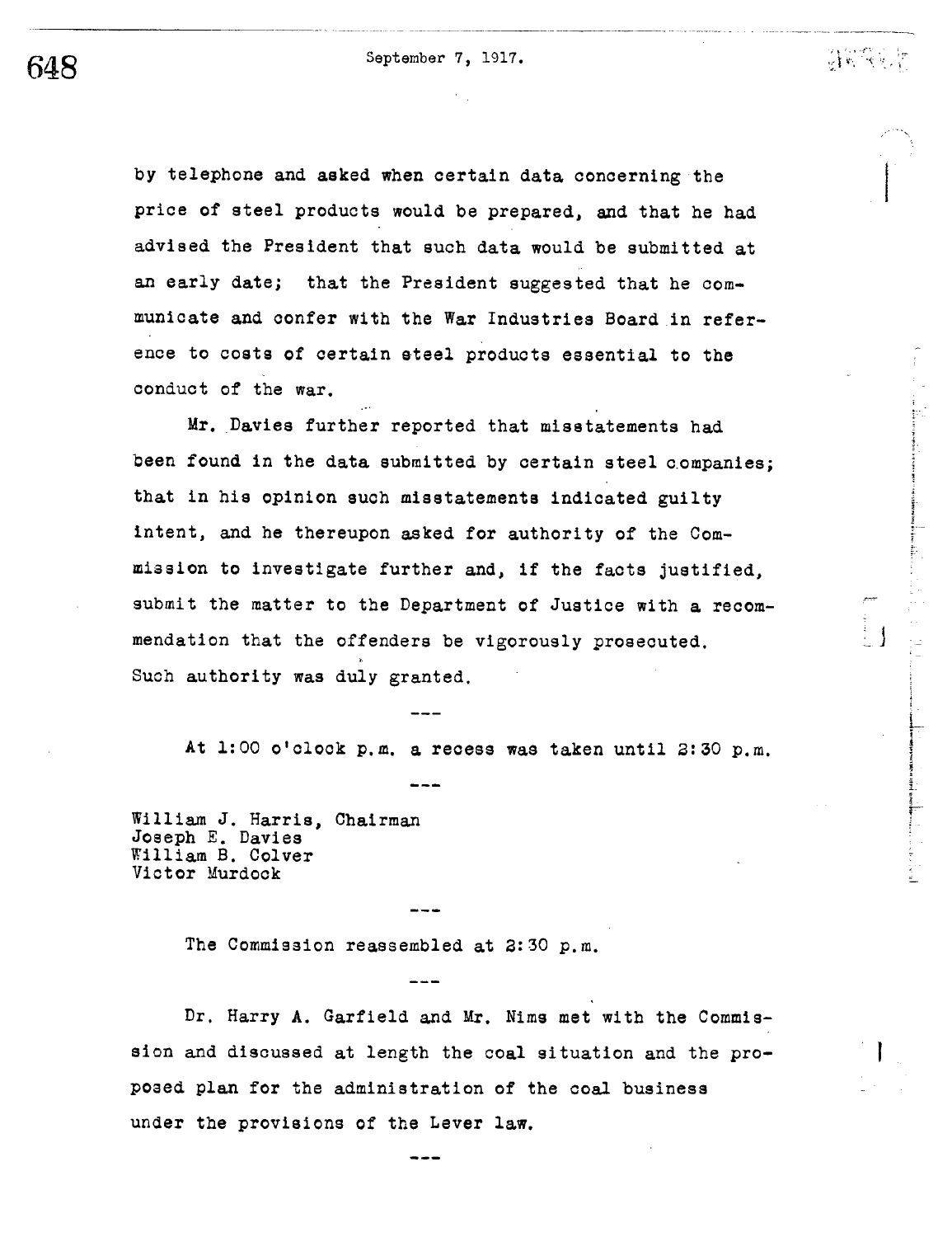$PWC$  September 8, 1917.  $649$ 

Thereupon, at the hour of  $4:00$  p.m., the Commission adjourned to meet Saturday, September 8, 1917, at 10:30 a.m.

Cha'i'rman.

Attest:

ælh

Secretary.

## MEETING OF THE FEDERAL TRADE COMMISSION

September 8, 1917, 4:00 p.m.

William J. Harris, Chairman Joseph E. Davies Victor Murdock

The Commission considered a draft of the preliminary report to the President covering the cost of production of oertain steel products essential to the conduct of the war, which after discussion was approved. Mr. Davies reported that the President had requested that a copy of the report be delivered to the War Industries Board for consideration. It was unanimously agreed that such copy would be delivered to Mr. Robert S. Lovett of that Board, in the absence of Chairman Scott.

Mr. Davies presented report setting forth the understanding reached between the Commission and Dr. Harry A.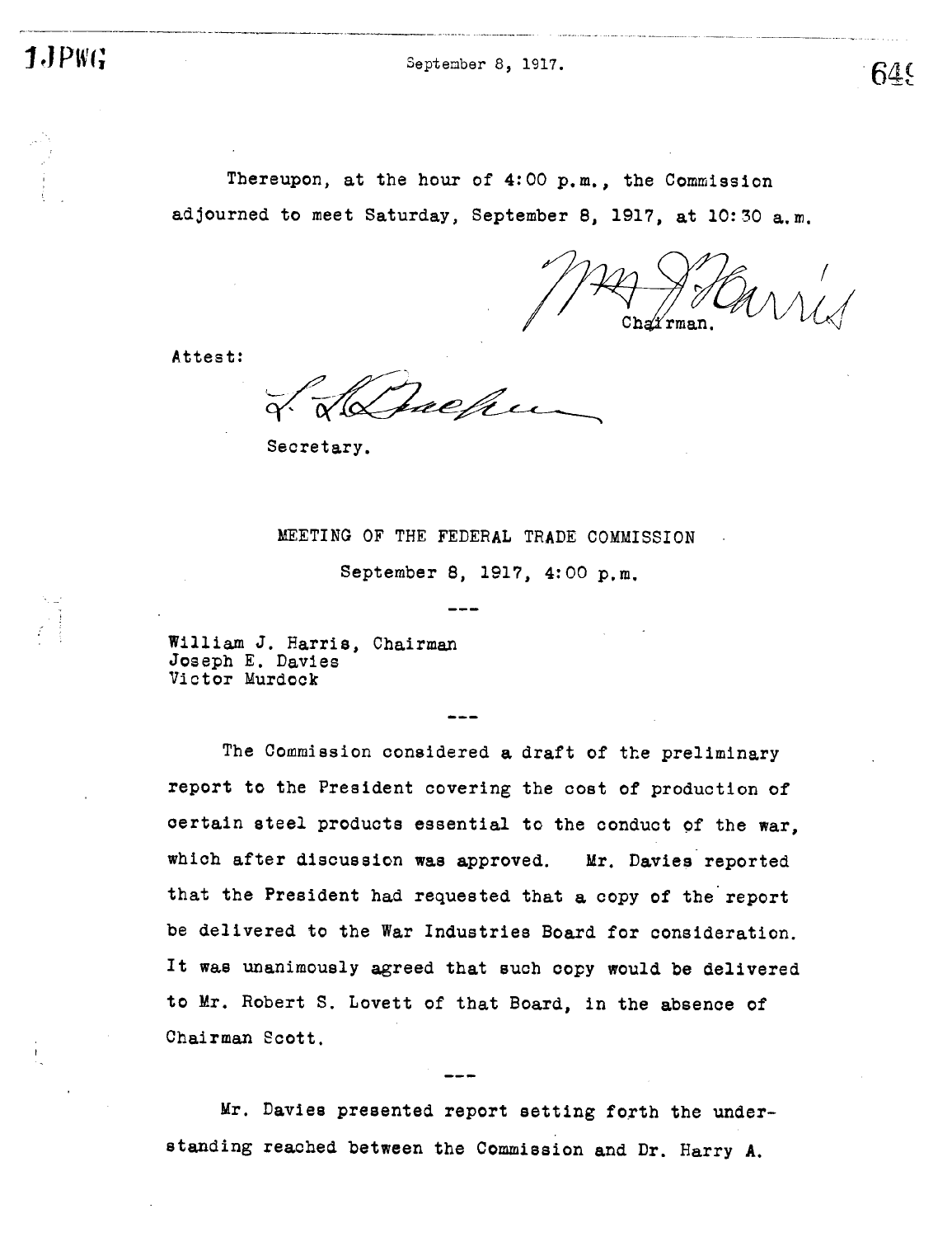$650$  September 8, 1917.<br>September 11, 1917.

Garfield, Fuel Administrator, growing out of the conference on yesterday afternoon, covering the work to be done by the Commission in connection with the Fuel Admini strator. (See file Coal Mem 5 Dav 5)

Thereupon, at the hour of  $6:00$  p.m., the Commission adjourned to meet Tuesday, September 11, 1917, at 10:30 a.m.

 $\mathtt{Chain}$ 

 $16. \;$ 

1 -

. J

Attest:

Secretary.

MEETING OF THE FEDERAL TRADE COMMISSION

September 11, 1917, 3:30 p. m.

William J. Harris, Chairman Joseph E. Davies William B. Colver John F. Fort Victor Murdock

The minutes of the meetings of September 7th and 8th, respecti vely, were read and approved.

The activities of the Commission in connection with work of Dr. Harry A. Garfield, Coal Administrator, were discussed; also the future work of the Commission in continuing its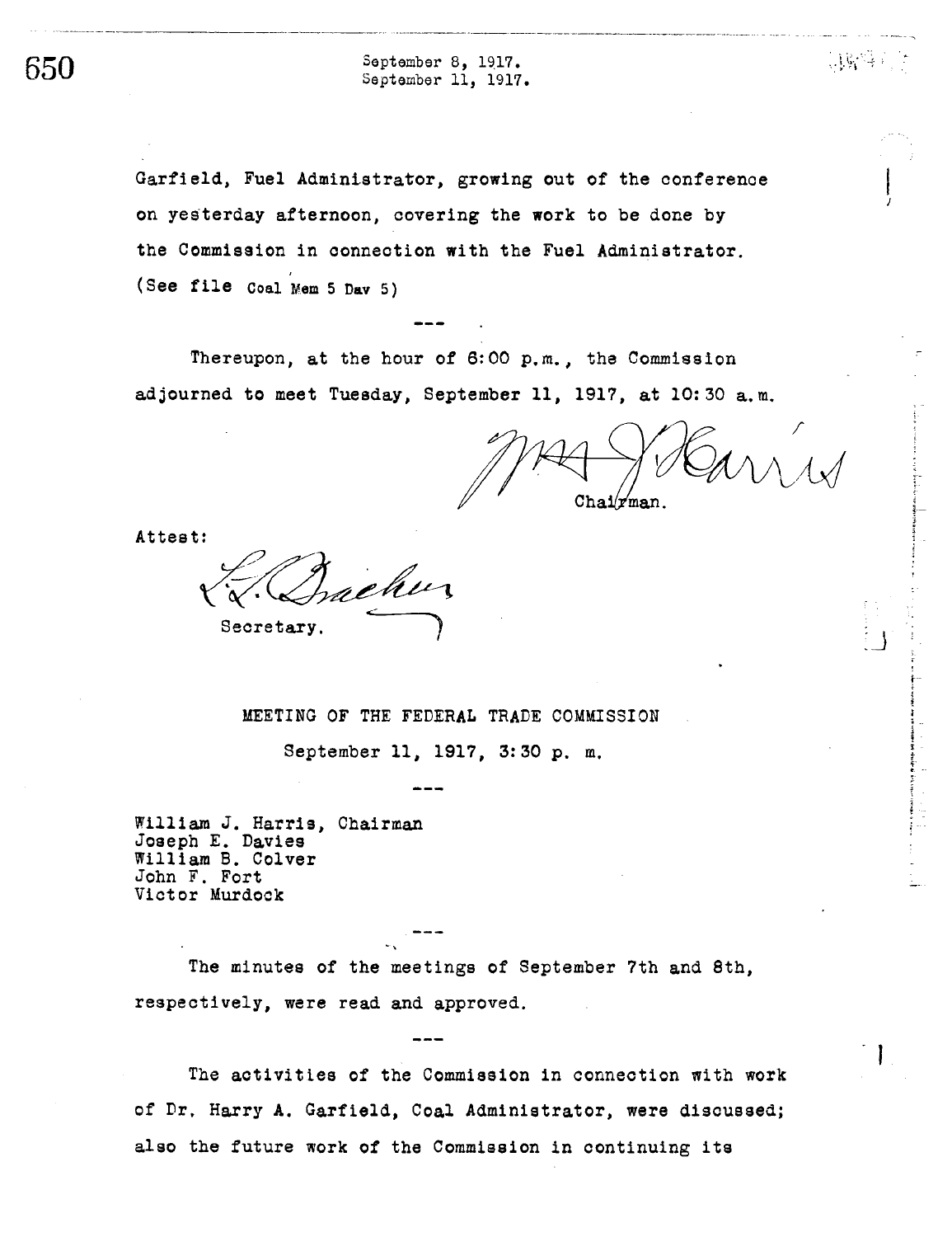1- .

 $PWG$  September 11, 1917. 651

O\_-"

investigation into the coal business independent of the coal administration was considered. The matter of recommending certain modifications in the pronouncements made by the President in reference to the prices of coal and the classification of mines by distriots was taken up, and after discussion, by unanimous consent, was laid on the table for action as a special order of business at  $11:00$  a.m. tomorrow.

Mr. Davies presented a written report of a conversation with the President by which he was requested to submit the Commission's report on the prices of steel to the War Industries Board. The report also set forth the fact that the report had been delivered as directed. (See file 8910-2)

Thereupon, at the hour of 5:30 p.m., the Commission adjourned to meet Wednesday, September 12, 1917, at 10:30 a.m.

J6M

Attest:

Secretary.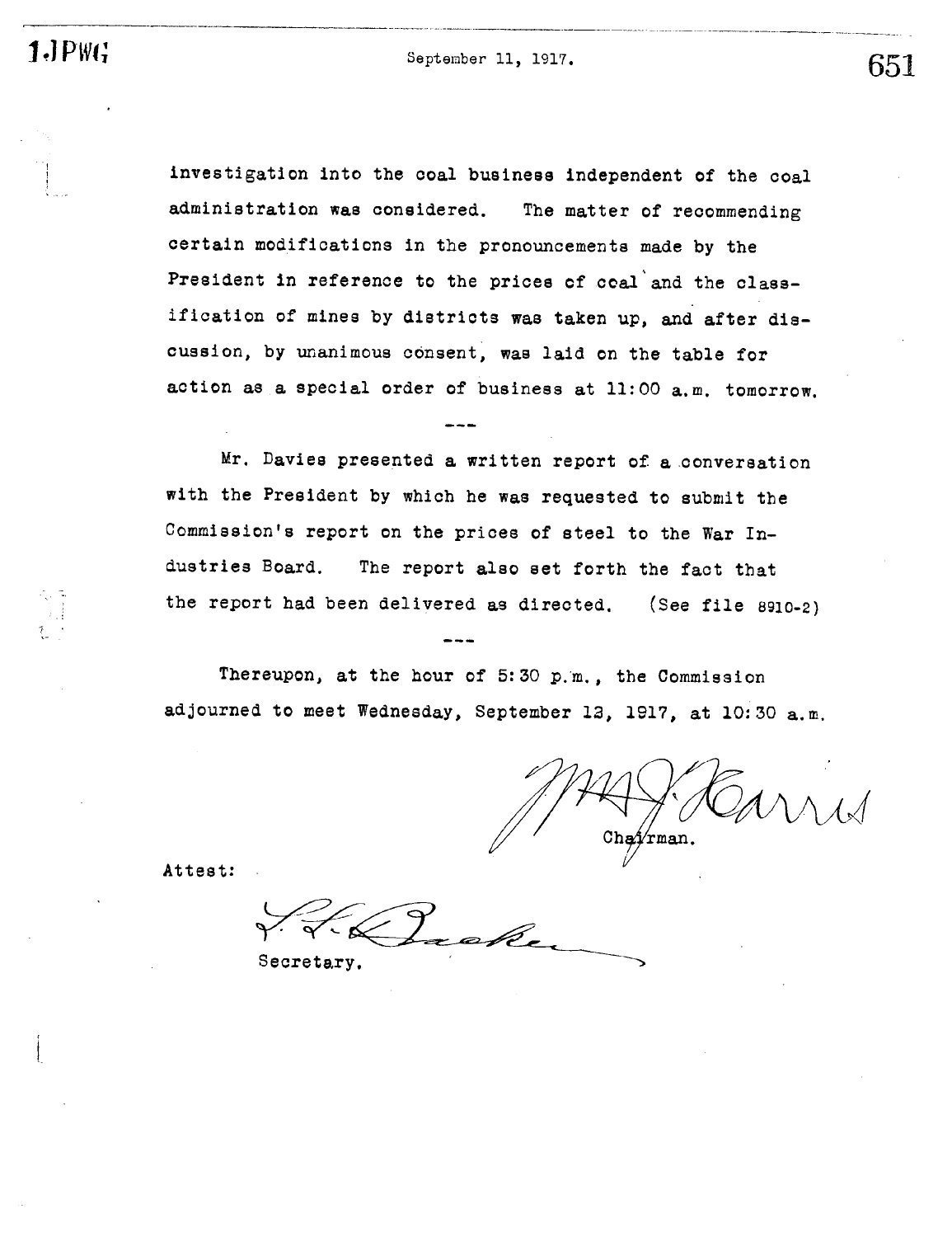#### September 12, 1917.

n --

in.

#### MEETING OF THE FEDERAL TRADE COMMISSION

-.-. \_\_n\_\_.\_\_\_

September 12, 1917, 10:30 a. m.

William J. Harris, Chairman Joseph E. Davies William B. Colver John F. Fort Victor Murdock

Mr. Daviss presented report in re file 1-340, application of C. F. Pritchard for issuance of a complaint against The House of Rothschild. Report approved, and resolution embodied in report of Joint Board of Review, recommending dismissal of application, adopted.

The following resolution, offered by Mr. Davies, was unanimously adopted:

WHEREAS, There are now pending in the Commission several cases, to wit, the American Radiator case, several cases, to wit, the American Radiator case,<br>the National Biscuit case, the Coca-Cola case, and others, the disposition of which is dependent upon the determination of a question of policy; therefore

BE IT RESOLVED, That a date and time certain be set for the consideration of the following question: "Is accumulative discount paid by a producer at the end of a fixed period to a customer, contingent upon the gross amount of purchase at the end of a period of time, an unfair method of competition in operating either in effect as a tying contract or as an unfair method of competition in full line forcing where the seller handles more than one commodity?" and

BE IT RESOLVED, That in the consideration the Economic Advisory Board, Board of Review, and such examiners as have worked upon the cases be requested to appear to present their views to the Commission.

By unanimous agreement the hearing ordered in the above resolution was set for special order of business September

652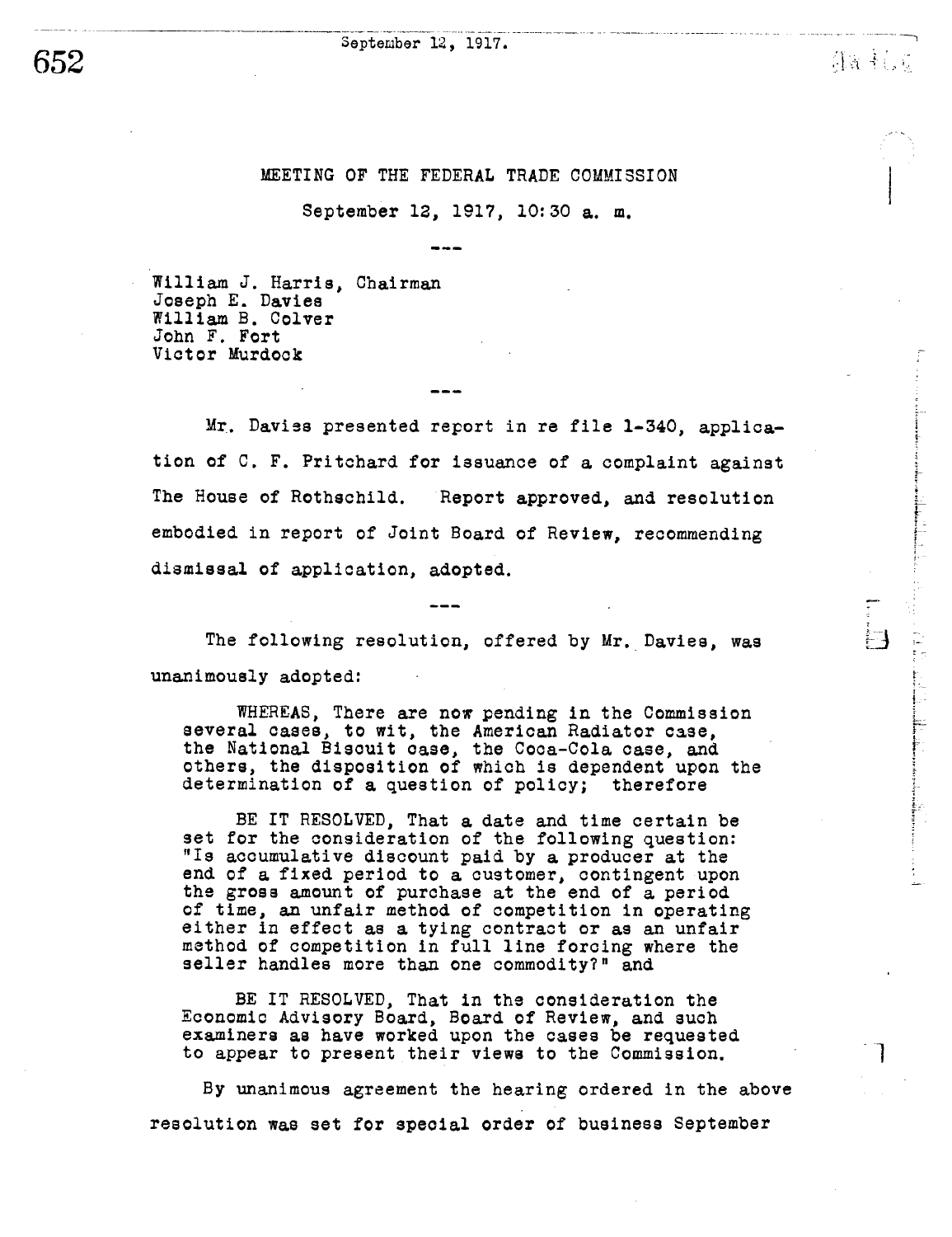20th, 1917, at 2:30 p.m.

On motion of Mr. Fort, the Chief Examiner was directed to again assemble all applications for complaints and pending formal complaints involving questions of resale price maintenance and report the same to the Commission, after which time a date certain would be fixed for the consideration of such cases by the Commission.

Messrs. Harris and Colver, committee on docket, calendar, organization and procedure, presented a written report. After some discussion it was unanimously agreed that the matter would be laid on the table until 3:00 p.m. this afternoon.

At 1:00 o'clock p.m. a recess was taken until 3:00 p.m.

William J. Harris, Chairman William B. Colver John F. Fort Victor Murdock

The Commission reassembled at 3:00 p.m.

The Commission considered the reports on the prices of oil and lumber.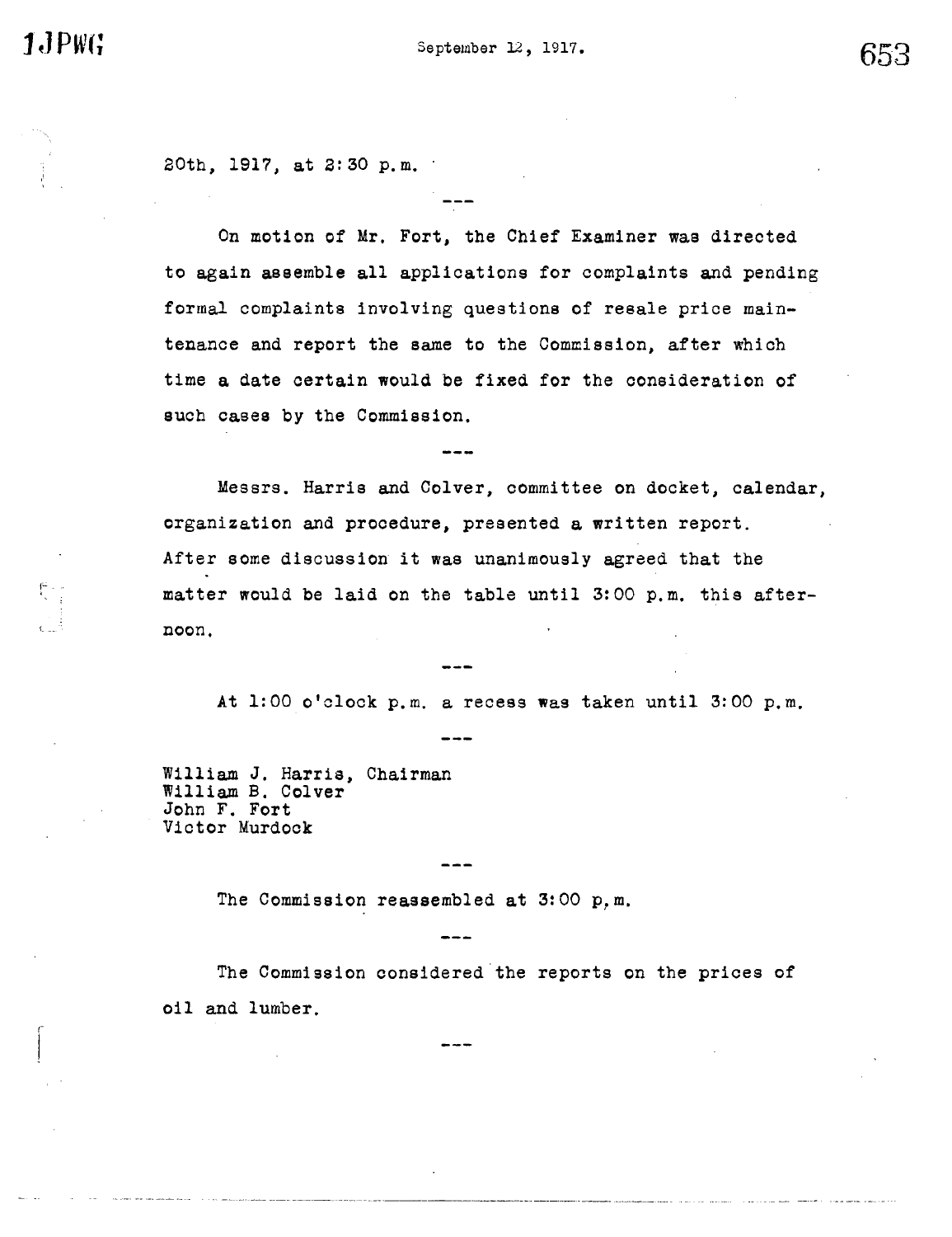September 13, 1917.

654

Thereupon, at the hour of 5:00 p.m., the Commission adjourned to meet Thursday, September 13, 1917, at 10:30 a.m.

会图》,

Attest:

Min Secretary

MEETING OF THE FEDERAL TRADE COMMISSION September 13, 1917, 10:30 a. m.

William J. Harris, Chairman Joseph E. Davies William B. Colver John F. Fort Victor Murdock

The Commission considered the report of Messrs. Harris and Colver, committee on docket, calendar, organization and procedure, which report was discussed and by unanimous consent laid on the table for special order of business for the meeting to be held this afternoon at 2:30 o'clock.

Mr. Colver presented memoranda and recommendations in reference to certain changes in the Executive Orders of August 22d and 23d concerning coal, as follows: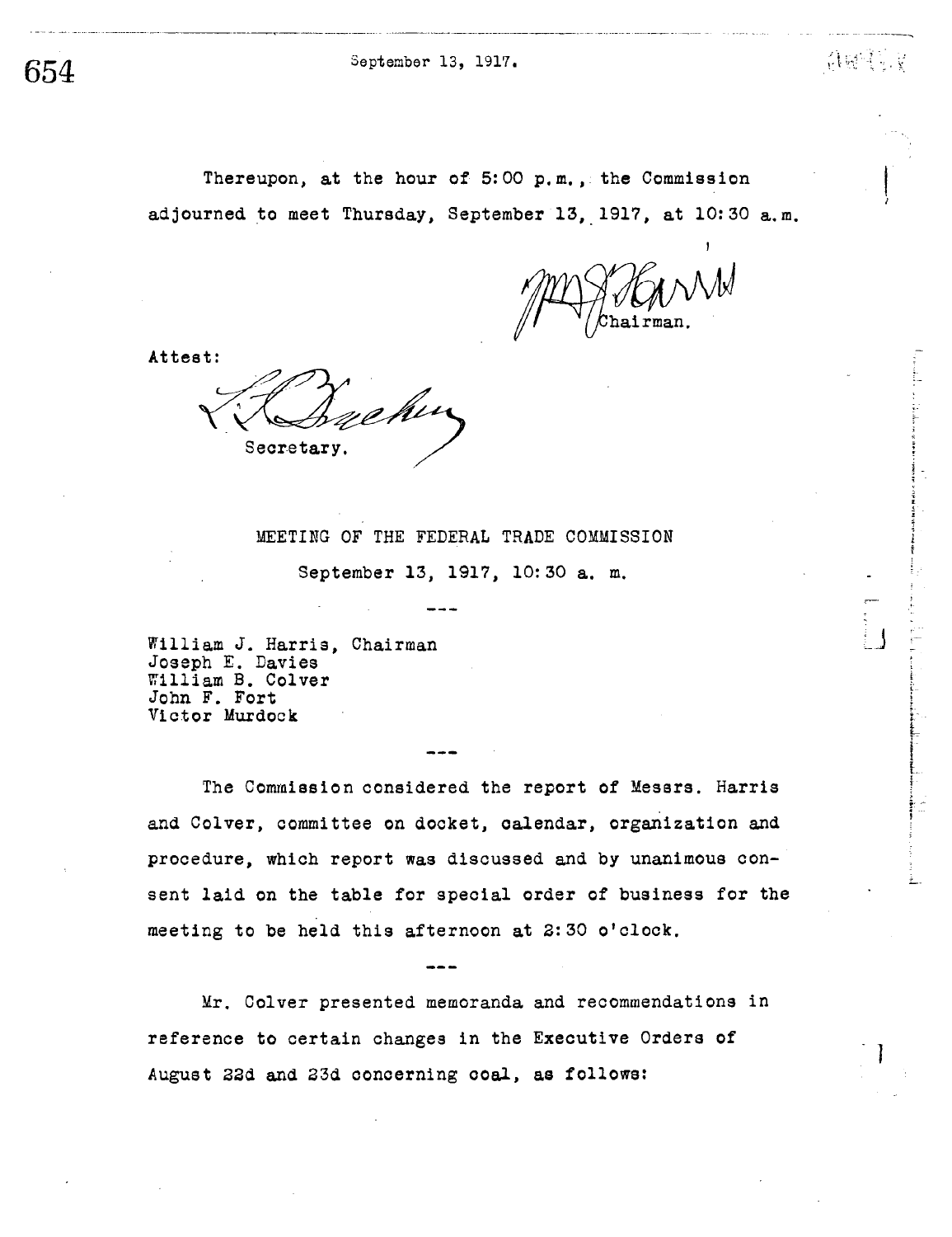1.JPWG

September 13, 1917.

655

(1) Brazil Block Indiana -- Recommending that such coal be classified separately from other Indiana coal.

(2) Jobbers, Registration of Same -- Recommend-<br>ing that jobbers of coal and coke be required by the<br>President to enroll themselves with the Commission, the idea being that it might be necessary in the future to license such jobbers.

(3) Contracts -- Recommending that an executive order require filing with the Commission copies of contracts for the purchase and sale of coal and coke.

(4) Anthracite Pea Coal Prices -- Recommending increase in the price of pea coal.

(5) Classification of Jellico Districts --Recommending the price of certain grades of bituminous coal mined in sections of Kentucky, Tennessee and Virginia.

(6) Cartage at wagon mines -- Recommending that cartage be allowed as a cost at wagon mines under license by the Fuel Administrator.

(7) Alabama Coal Prices -- Analysis of coal prices -- No specific recommendations.

On motion of Mr. Murdock, duly seconded, the Secretary was directed to transmit at once the above memoranda and recommendations, together with supporting data, to Dr. Harry A. Garfield, the Fuel Administrator.

Mr. Davies moved that a corps of investigators and accountants be provided by the Commission and sent simultaneously into the several coal fields of the United States for the purpose of ascertaining cost of production and other facts in connection with the coal business. After some discussion the matter was laid on the table for consideration at a future meeting.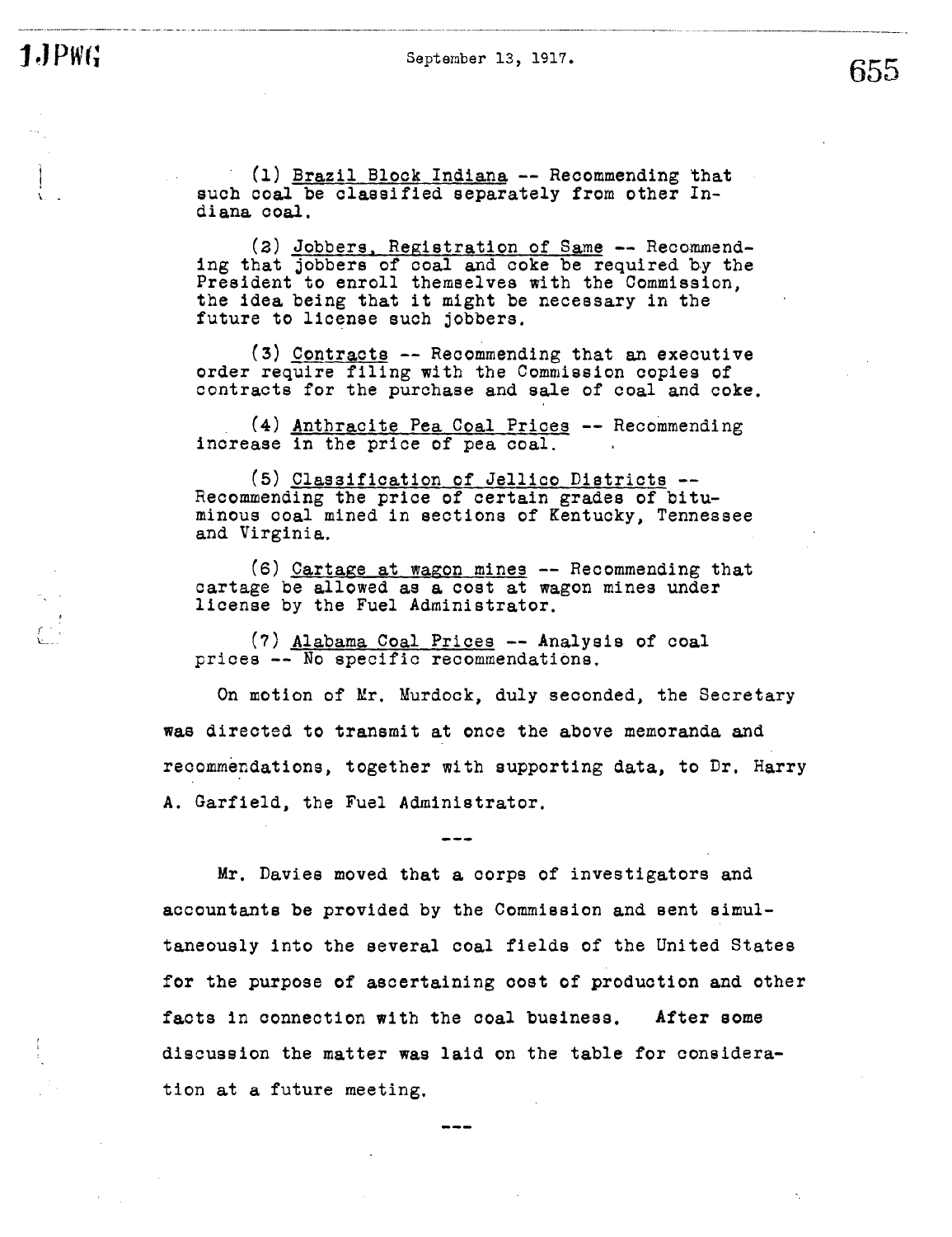September 13, 1917.

656

At 1:00 o'clock p.m. a recess was taken until 2:30 p.m.

William J. Harris, Chairman Joseph E. Davies William B. Colver John F. Fort Victor Murdock

The Commission reassembled at 2:30 p.m.

The Commission briefly considered the report of the committee on docket, calendar, organization and procedure. After discussion Mr. Murdock moved that the matter be laid on the table until tomorrow morning at 10 o'clock, at which time it was to be taken up as a special order of business with the understanding that it remain before the Commission until disposed of.

Thereupon, at the hour of 5:45 p.m., the Commission adjourned to meet Friday, September 14, 1917, at 10:30 a.m.

áirman.

21 没一点

Attest:

Secretary.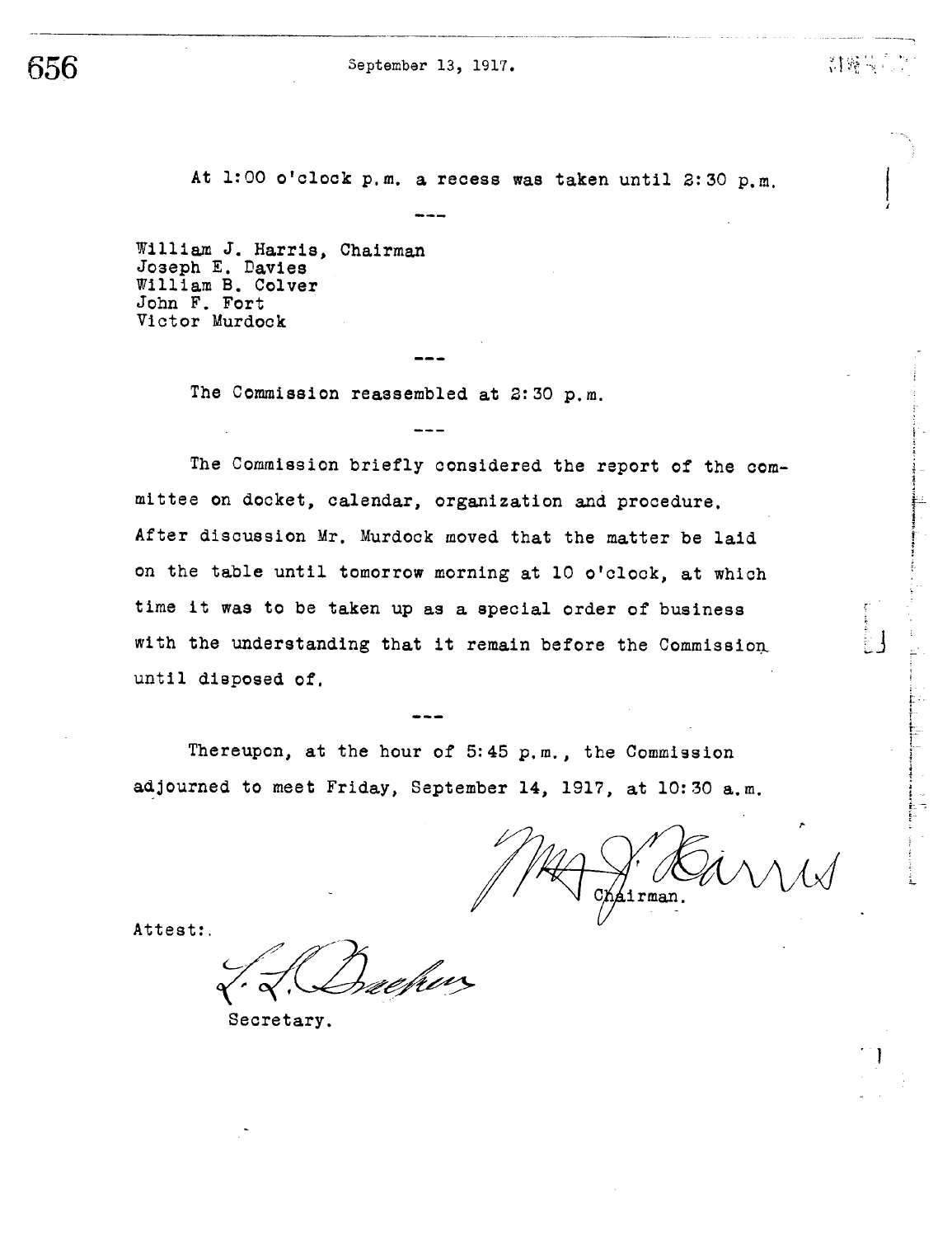1JPWG

September 14, 1917.

657

MEETING OF THE FEDERAL TRADE COMMISSION

September 14, 1917, 10:00 a. m.

William J. Harris, Chairman Joseph E. Davies<br>William B. Colver John F. Fort Victor Murdock

Mr. Davies moved that the Commission consider the Oil Report and Lumber Report prepared at the request of the President before taking up the report of the committee on docket, calendar, organization and procedure which was made the special order of business for this hour. The motion was duly seconded and carried.

Dr. Haney was called into conference and the Commission discussed and considered the Oil Report prepared for and submitted to the President.

. The following motion, offered by Mr. Colver, was duly adopted:

MOVED, That a letter be directed today to the Fuel Administration setting forth the fact that the "Memorandum on the Cost of Producing Gasoline and<br>Fuel Oil, June, 1917, by the Federal Trade Commis-<br>sion," now in the hands of the Fuel Administration, was drawn, as stated in said memorandum, only for the purpose of determining the costs of production of certain petroleum products already used and to be used by the Navy Department in order that proper compensation for such products used by the Navy might be determined.

Also that this memorandum was not drawn in aid of any price fixing as to petroleum products to the public.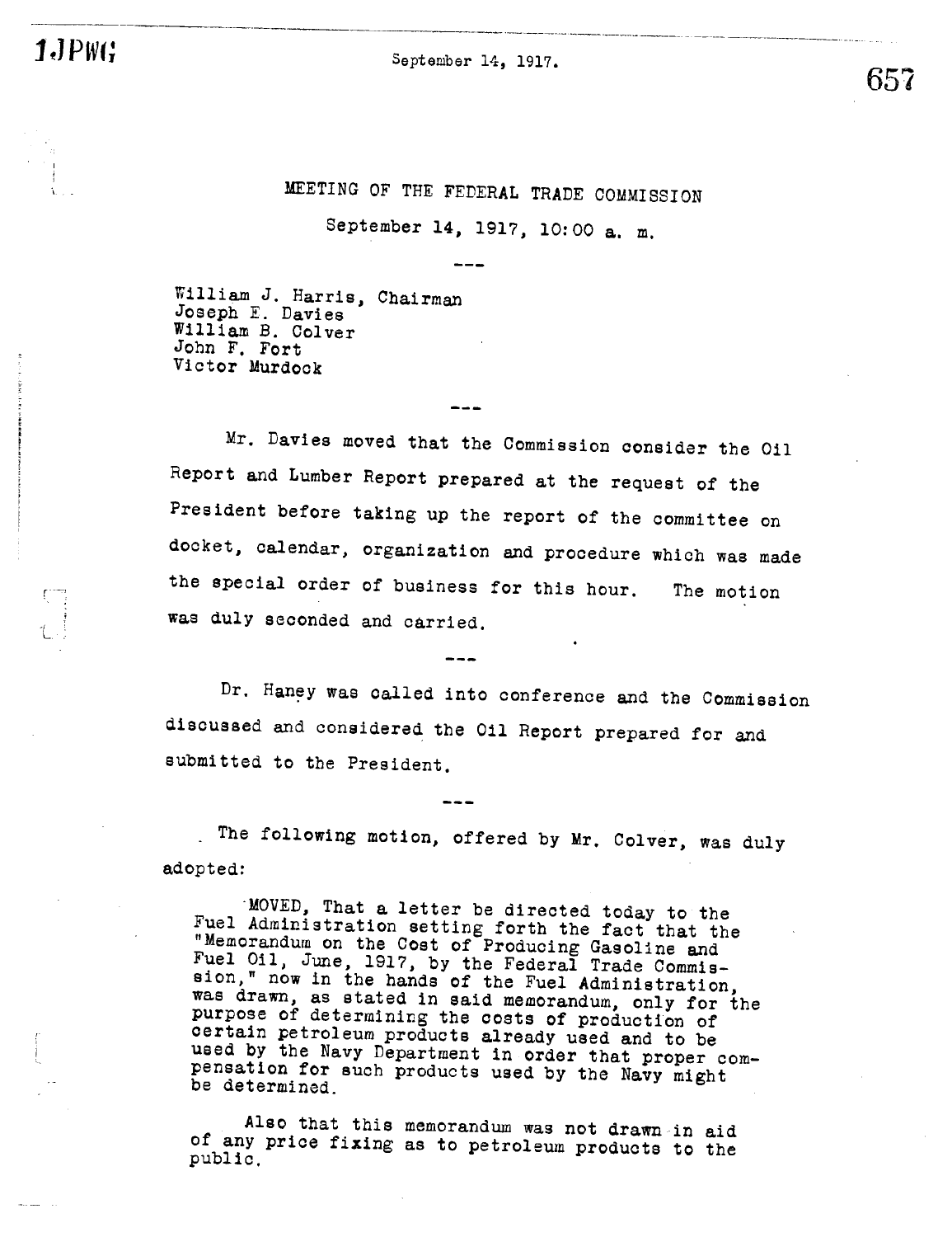The memorandum was so drawn in response to a request of the Secretary of the Navy, through the President.

That the Commission is engaged in procuring cost figures for the whole industry under the resolutions of Senators Gore and Owen. Such figures would be useful in aid of price fixing as to the public.

The following motion was offered by Mr. Fort:

In fixing the final cost figures in any industry or business there shall be added to the cost total, as found by the actual computation of the items going into the costs, a percentage of five per cent of the amount of such costs so specifically ascertained, to cover possible expense or damage for contingencies<br>incident to the conduct of the business, which percentage shall be tabulated and included in the cost estimate in every case.

Seconded by Mr. Colver.

. After discussion it was unanimously agreed that such motion be referred to a committee consisting of Messrs. Harris, Fort and Murdock for consideration and report; such committee to report on Tuesday, September 18, 1917.

Mr. Davies moved that a hearing be granted to oil companies affected by the cost determination as to fuel oil and gasoline which have been supplied to the Navy, or are under contract for supplying the Navy, as requested by some The motion was duly seconded, and an of the companies. aye and nay vote taken, Messrs. Harris, Davies and Fort voting in the affirmative, and Messrs. Colver and Murdock in the negative. The Chairman declared the motion carried. 制造的。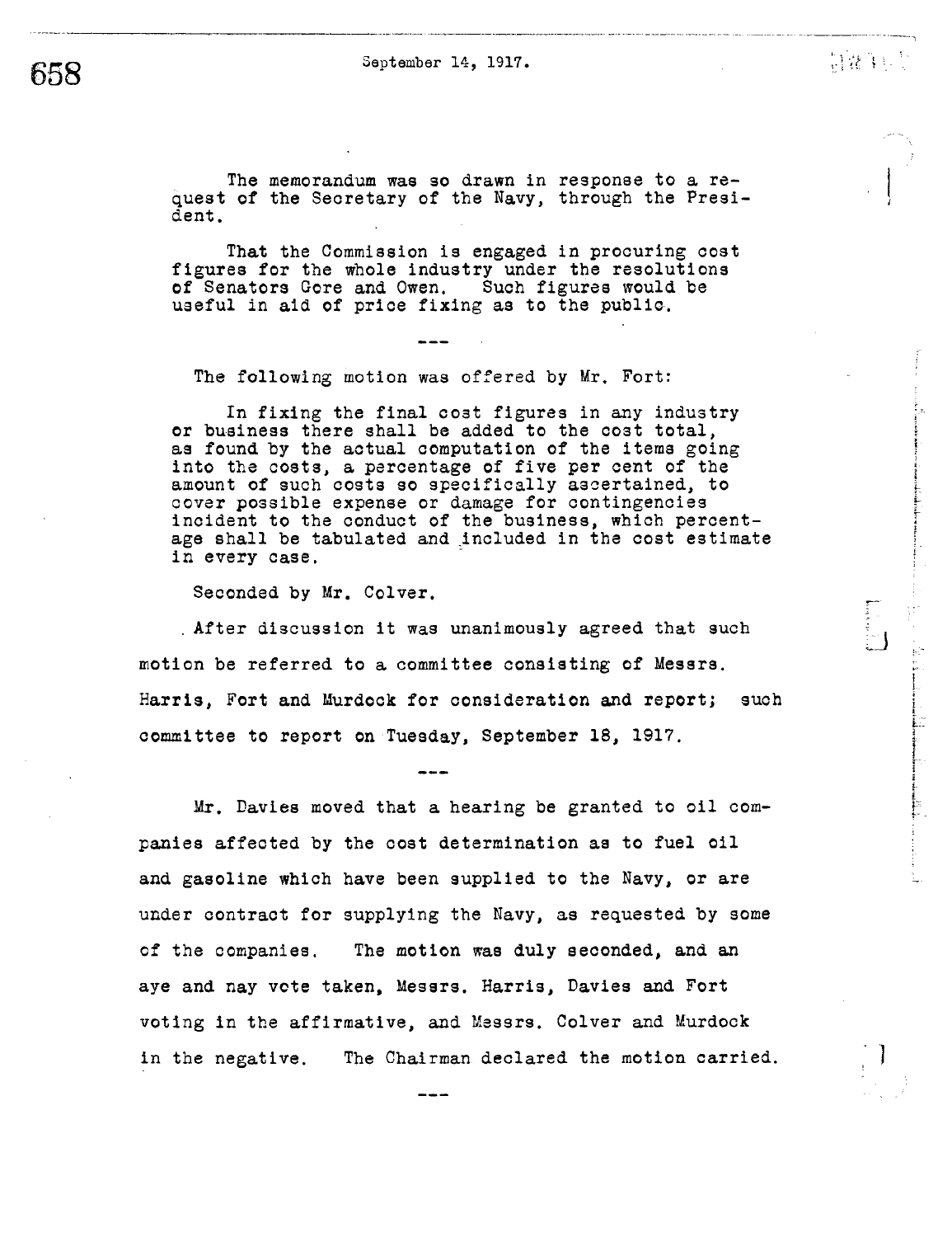$1$ **J** $PWG$ 

September 14, 1917.

659

At the hour of 1:00 p.m. a recess was taken until 2.30 p.m.

William J. Harris, Chairman Joseph E. Davies<br>William B. Colver John F. Fort Victor Murdock

The Commission reassembled at 2:30 p.m.

Upon motion of Mr. Colver the consideration of the report of the committee on docket, calendar, organization and procedure was made a special order of business for 10:00 a.m. Monday, September 17, 1917.

Mr. Davies moved that the services of a corps of investigators and accountants be provided by the Commission, and that such employees be sent into the several coal fields of the United States, simultaneously, for the purpose of ascertaining costs and other material facts in connection with the production and distribution of coal. Such motion was duly seconded and carried.

Mr. Davies presented draft of a formal complaint in the matter of file 1-390, application of the Federal Trade Commission for issuance of a complaint against the Association of Flag Manufacturers of America, et al., and moved the approval and issuance of such formal complaint. Moticn duly carried and issuance of complaint ordered.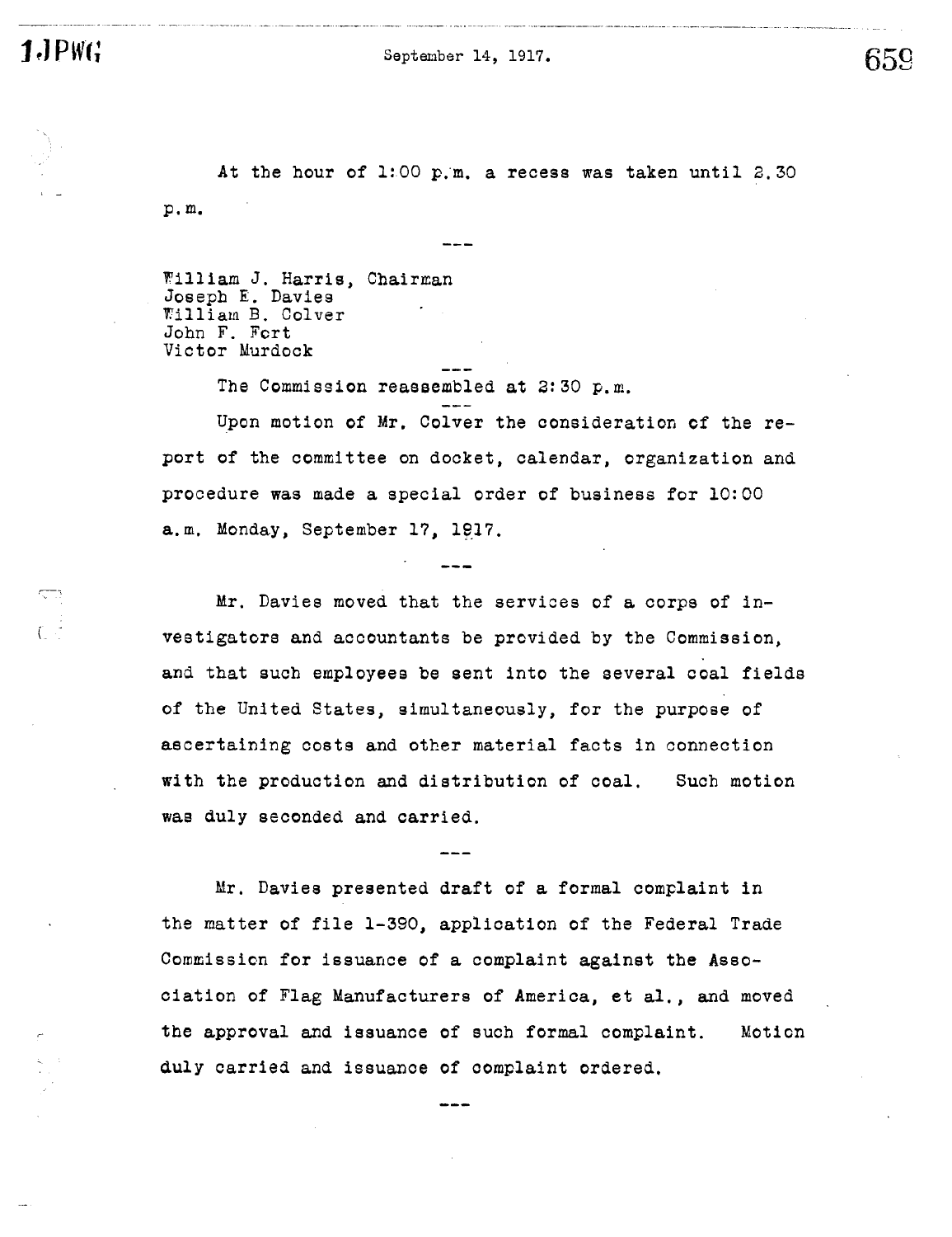September 17, 1917.

660

Thereupon, at the hour of 6:00 p.m., the Commission adjourned to meet Monday, September 17, 1917, at 10:30 a.m.

Attest:

Chairman

 $\frac{1}{2}$  in  $\frac{1}{2}$ 

 ${\tt Secretary}$ 

September 15, 1917. No meeting held. September 16, 1917. Sunday. MEETING OF THE FEDERAL TRADE COMMISSION September 17, 1917, 10:00 a. m.

William J. Harris, Chairman Joseph E. Davies William B. Colver John F. Fort Victor Murdock

The minutes of the meetings of September 13th and 14th were read, and, after certain corrections, approved.

Mr. Davies reported that Mr. Baruch, in behalf of the War Industries Board, had asked for a conference with the Commission for this afternoon at 2:30 o'clock. By unanimous consent it was agreed to confer with members of such Board at the time mentioned.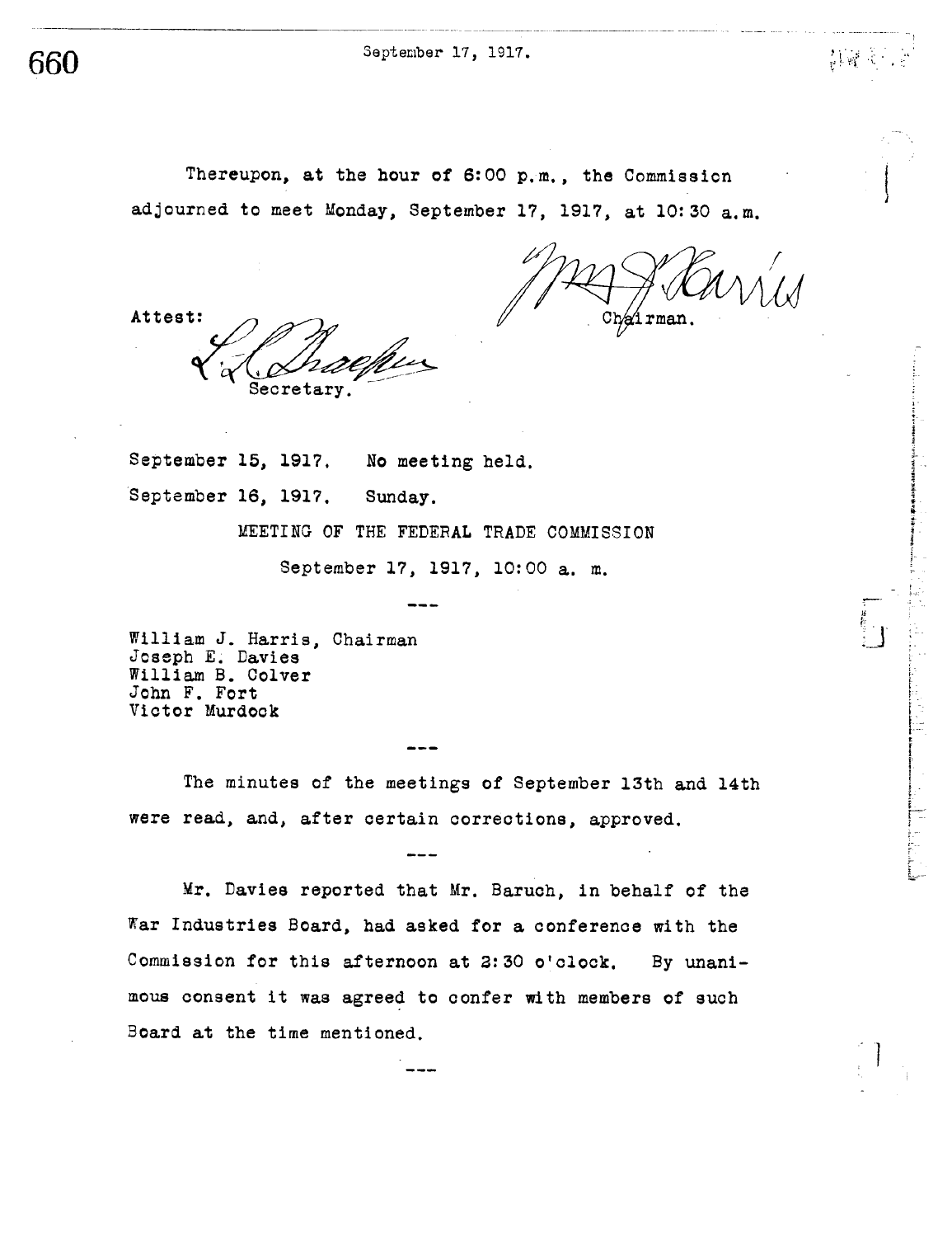1.JPWG

September 17, 1917.

The members of the Advisory Economic Board were called into the room and various methods of determining the prices of the materials essential to the conduct of the war were discussed at length.

The following motion, offered by Mr. Colver, was adopted:

 $66<sup>°</sup>$ 

MOVED, That the committee report on organization and procedure set down as a special order for today, and displaced by the steel report, be made a special order for 10:00 o'clock a.m. tomorrow, September 18, 1917.

At 1:00 p.m. a recess was taken until 2:30 p.m.

William J. Harris, Chairman<br>Joseph E. Davies William B. Colver John F. Fort Victor Murdock

The Commission reassembled at 2:30 p.m.

Messrs. Robert E. Lovett, B. M. Baruch, R. S. Brookings, Rear-Admiral F. F. Fletcher, Hugh Frayne, and Lieut.-Col. P. E. Pierce, members of the War Industries Board, conferred with the Commission with reference to methods of determining the prices of materials essential to the conduct of the war.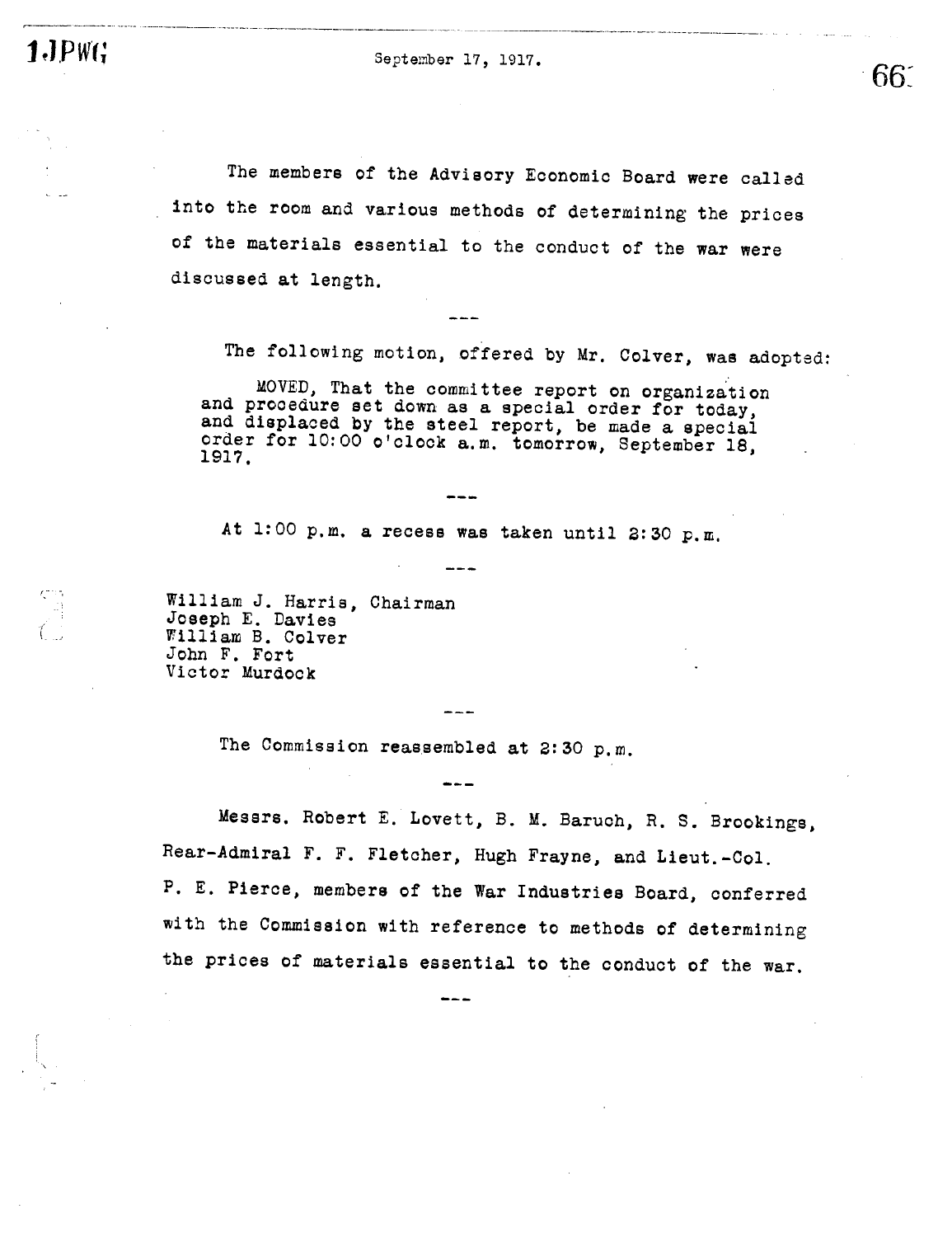September 18, 1917.

662

Thereupon, at the hour of 5:00 p.m., the Commission adjourned to meet Tuesday, September 18, 1917, at 10:30 a.m.

lirman.

**WARROR** 

Attest:

Secretary.

#### MEETING OF THE FEDERAL TRADE COMMISSION

September 18, 1917, 10:00 a.m.

William J. Harris, Chairman Joseph E. Davies<br>John F. Fort Victor Murdock

The following resolution, offered by Mr. Davies, was adopted:

RESOLVED, That the Secretary employ whatever additional first-class stenographers are needed, to be paid out of the funds allotted to us by the President from the National Security and Defense Fund.

The Secretary reported that Dr. Garfield had advised that he did not deem the plan of securing copies of contracts from the coal operators by Presidential order as feasible. After discussion the following motion by Mr. Fort was adopted: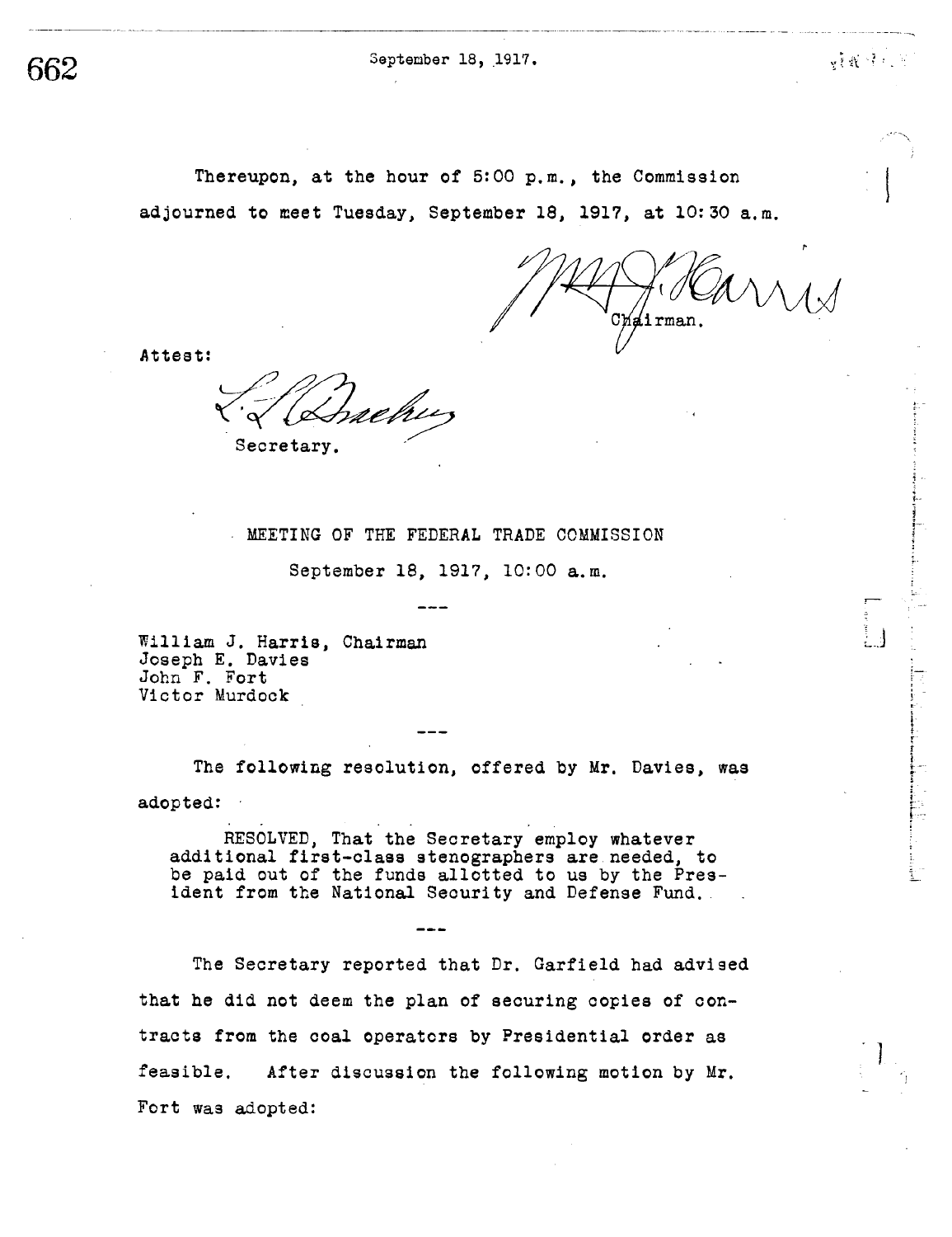$\sum_{n=1}^{\infty}$ 

September 18, 1917.

66.

MOVED, That the Secretary forthwith put into operation the proper steps for securing all exist-<br>ing bona fide contracts for the sale of coal which the operators themselves deem legal and enforceable at law.

 $- - -$ 

The resolution heretofore adopted, on September 14, 1917, directing the further and simultaneous investigation into the coal industry, was considered; whereupon it was unanimously agreed that the Secretary be directed to see that the work ordered by the resolution be projected, and, further, that the Secretary be authorized to communicate and cooperate as the representative of the Commission, when necessary, with the Fuel Administrator, and report to the Commission.

At 1:00 p.m. a recess was taken until 3:00 p.m.

William J. Harris, Chairman Joseph E. Davies John F. Fort Victor Murdock

The Commission reassembled at 3:00 o'clock p.m.

The Commission considered the reports, prepared at the direction of the President, in connection with the cost of production of lumber and cement.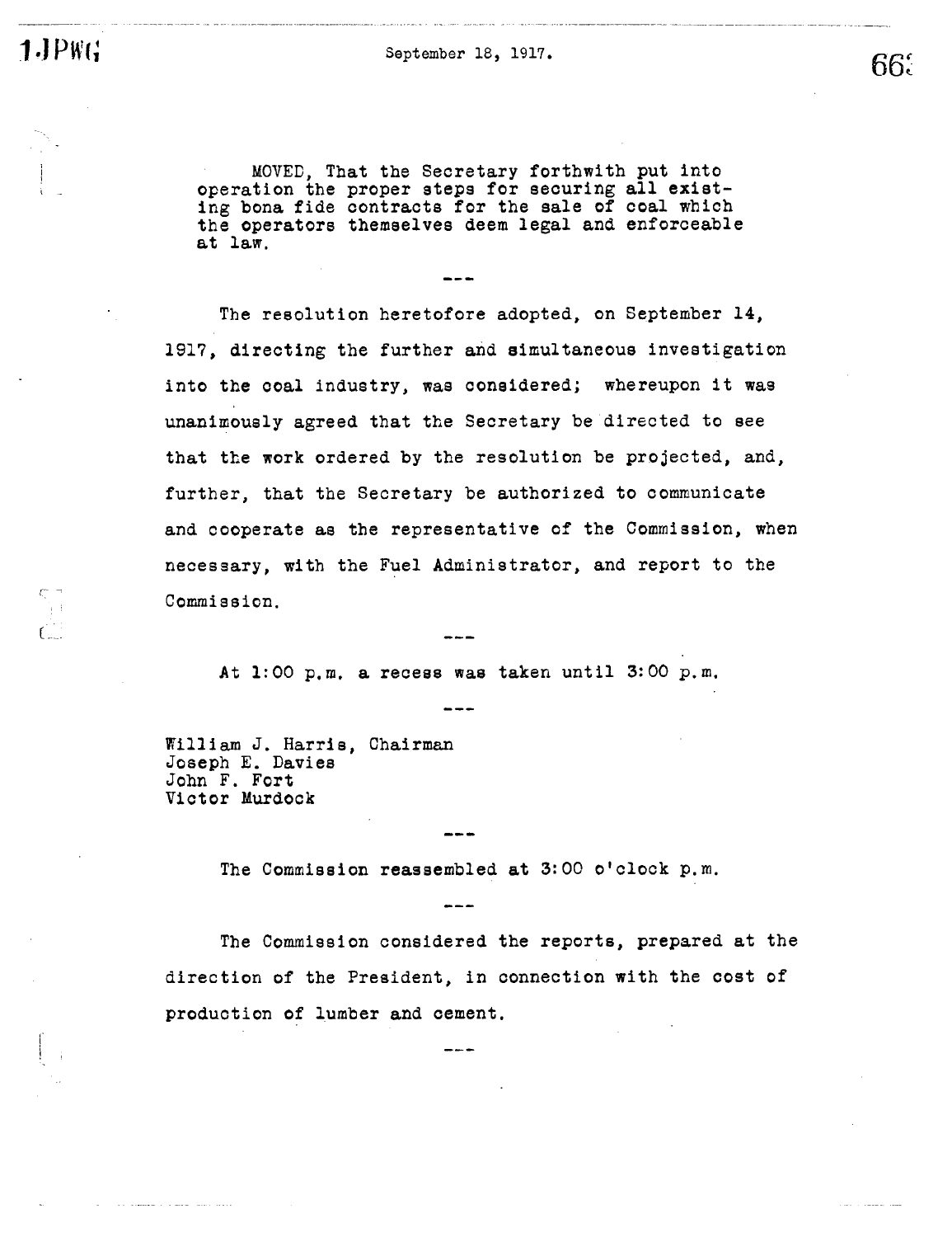September 19, 1917.

Thereupon, at the hour of 5:45 p.m., the Commission adjourned to meet Wednesday, September 19, 1917, at 10:30 a.m.

 $\mathtt{Chain}$ 

 $\mathcal{H} \rightarrow \mathcal{H}$ 

Attest:

n e thi

Secretary.

MEETING OF THE FEDERAL TRADE COMMISSION

September 19, 1917, 10:30 a.m.

William J. Harris, Chairman Joseph E. Davies John F. Fort Victor Murdock

The Commission considered and discussed draft of a letter directed to the President in reference to the points developed at the conference held by the Commission with members of the War Industries Board in reference to steel. A draft of the letter was approved and signed by all members present; Mr. Fort attaching an explanatory note.

At 12:30 p.m. a recess was taken until 2:00 p.m.

 $364<sup>1</sup>$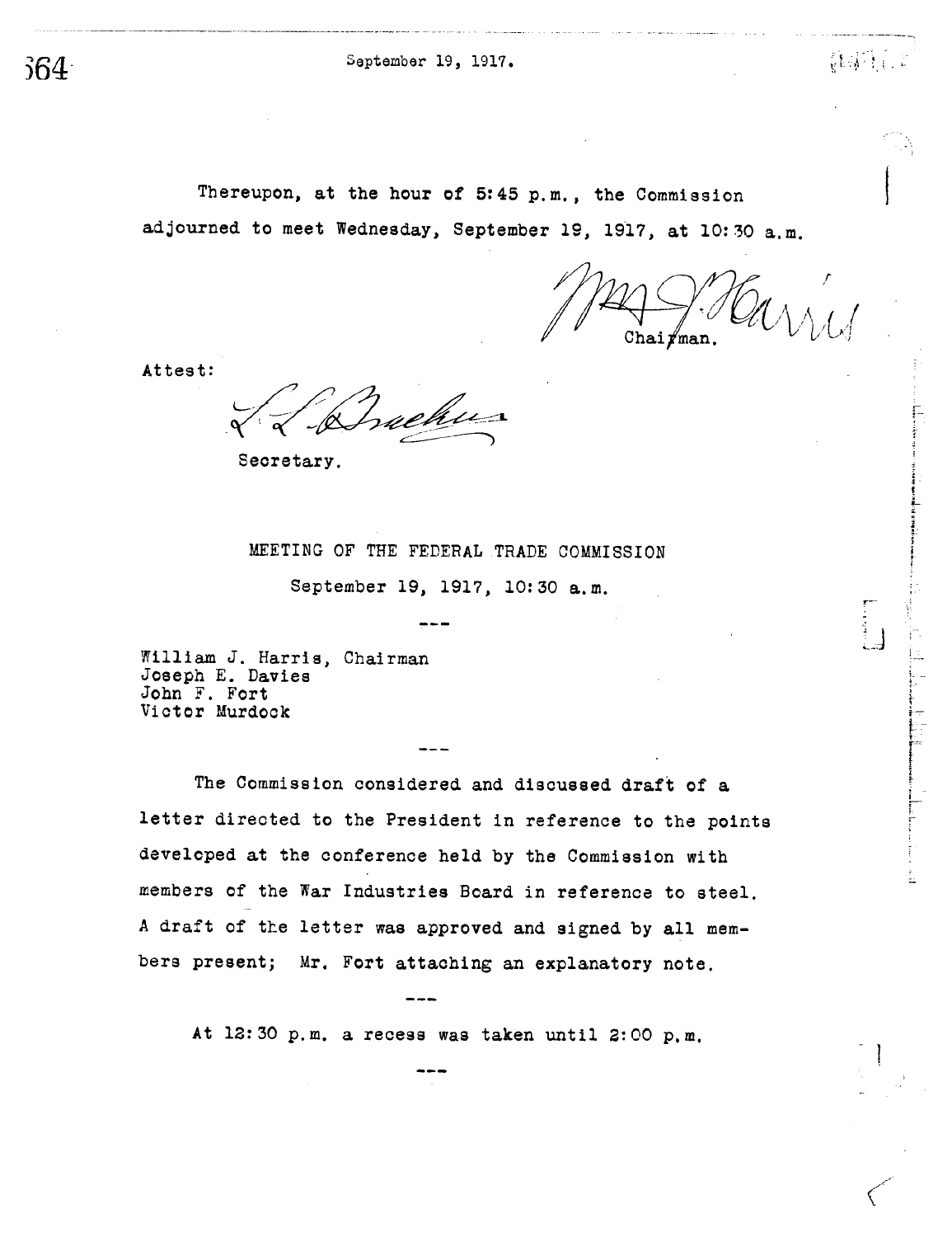**JJPWG** 

September 19, 1917.

665

William J. Harris, Chairman<br>Joseph E. Davies John F. Fort Victor Murdock

The Commission reassembled at 2:00 o'clock p.m.

The following resolution was unanimously adopted:

WHEREAS, It is expedient and desirable that the Commission procure from each coal mine operator and coal jobber in the United States a report in writing of (a) all documents relating to the purchase or sale of bituminous coal by them which they claim constitute bona fide contracts enforcible at law, and in full force and effect on the 21st day of August, 1917; (b) all documents relating to the purchase or sale of anthracite coal by them, which documents they claim constitute bona fide contracts enforcible at Iaw, and in full force and effect on the let day of September, 1917, and to file with such report true<br>copies of any such documents relating to the purchase or sale of coal by them which they claim constitute bona fide contracts enforcible at law, and to state in reference to each of said contracts (1) the date of its execution; (2) the price at which coal bought<br>or sold pursuant thereto was billed by, or to them, on August 21st, 1917, or the nearest date thereto, if for bituminous coal, and the price as aforesaid on September 1st, 1917, or the nearest date thereto, if for anthracite coal; (3) the quantity of coal which has been delivered or received thereon to August 21st, 1917, if for bituminous coal, or to September 1st, 1917, if for anthracite coal; and (4) a definite specification or statement of any allowance, split commission, premium, rebate, or payment of any sort made, or to be made, by them to any sales agent or jobber or any person interested in the coal transferred or to be transferred by such contract,

THEREFORE, BE IT RESOLVED, AND IT IS HEREBY ORDERED, That pursuant to the provisions of Section 6 of an Act of Congress, approved September 26, 1914, entitled "An Act To create a Federal Trade Commission, to define its powers and duties, and for other purposes," all coal mine operators and jobbers in the United States be required, and they are hereby required, to file with the Commission at its office at Fifteenth and K Streets NW, Washington, D. C., within fifteen days after the receipt of the notice of the Commission so to do, a report in writing containing the information referred to above, and be it further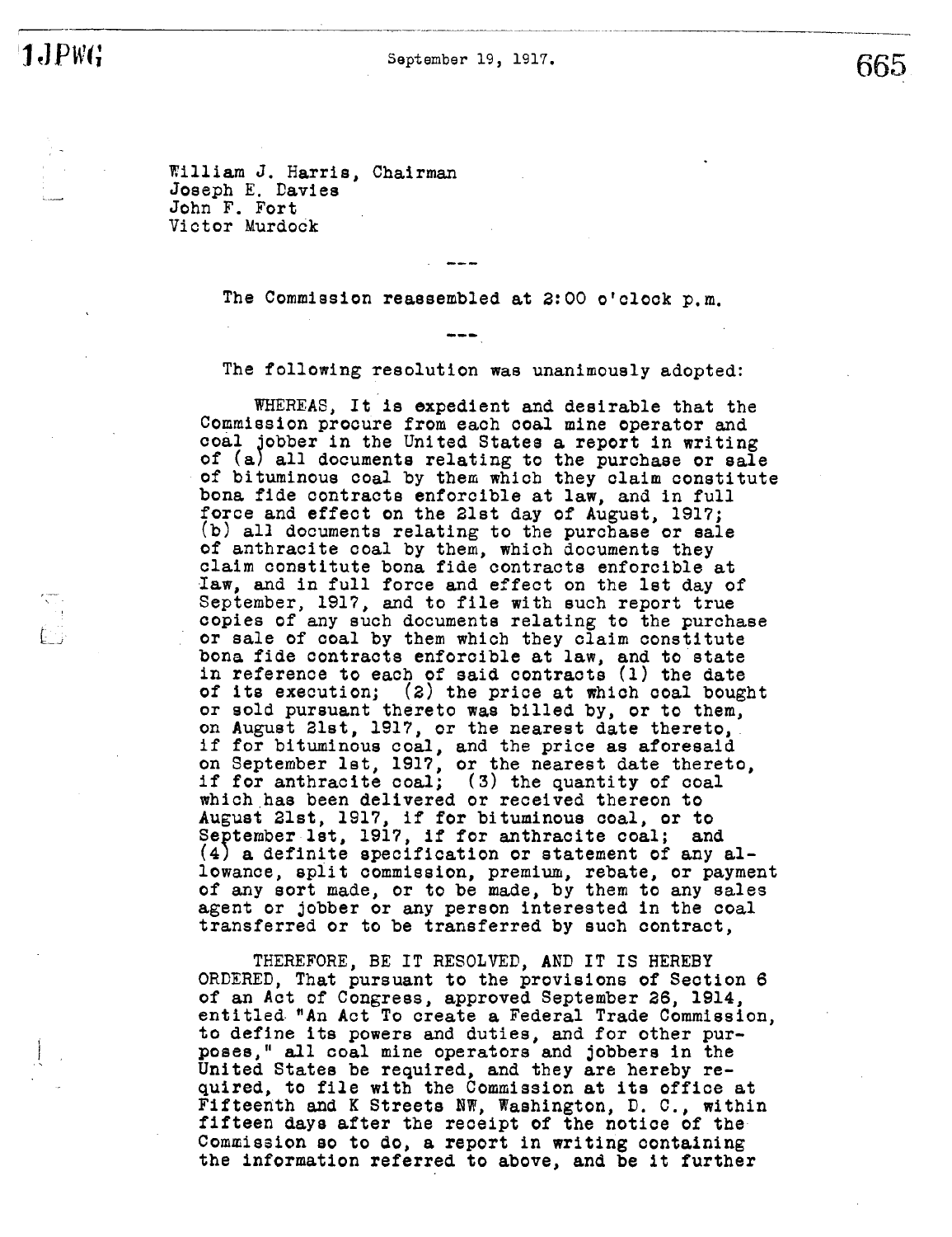resolved that the Secretary serve notice on all coal mine operators and jobbers in the United States, requiring<br>them to file such report, and that he serve upon such coal mine operators and jobbers a notice to make and file such report in substantially the form hereunto annexed.

BE IT FURTHER RESOLVED, That the Commission interposes no objection to the Fuel Administrator in endorsing at the foot of said notice the following:

The undersigned, United States Fuel Administrator, hereby joins in the foregoing demand and notice, this 20th day of September, A. D. 1917.<br>(Signed) H. A. GARFIELD, United States Fuel Administrator.

The Commission considered reports directed to the President on the cost of production of cement and lumber. The cement report was, after some modification, approved, and its transmission to the President directed.

Thereupon, at the hour of 6:15 p.m., the Commission adjourned to meet Thursday, September 20, 1917, at 10:30 a.m.

Chairman.

나말라

Attest:

Secretary.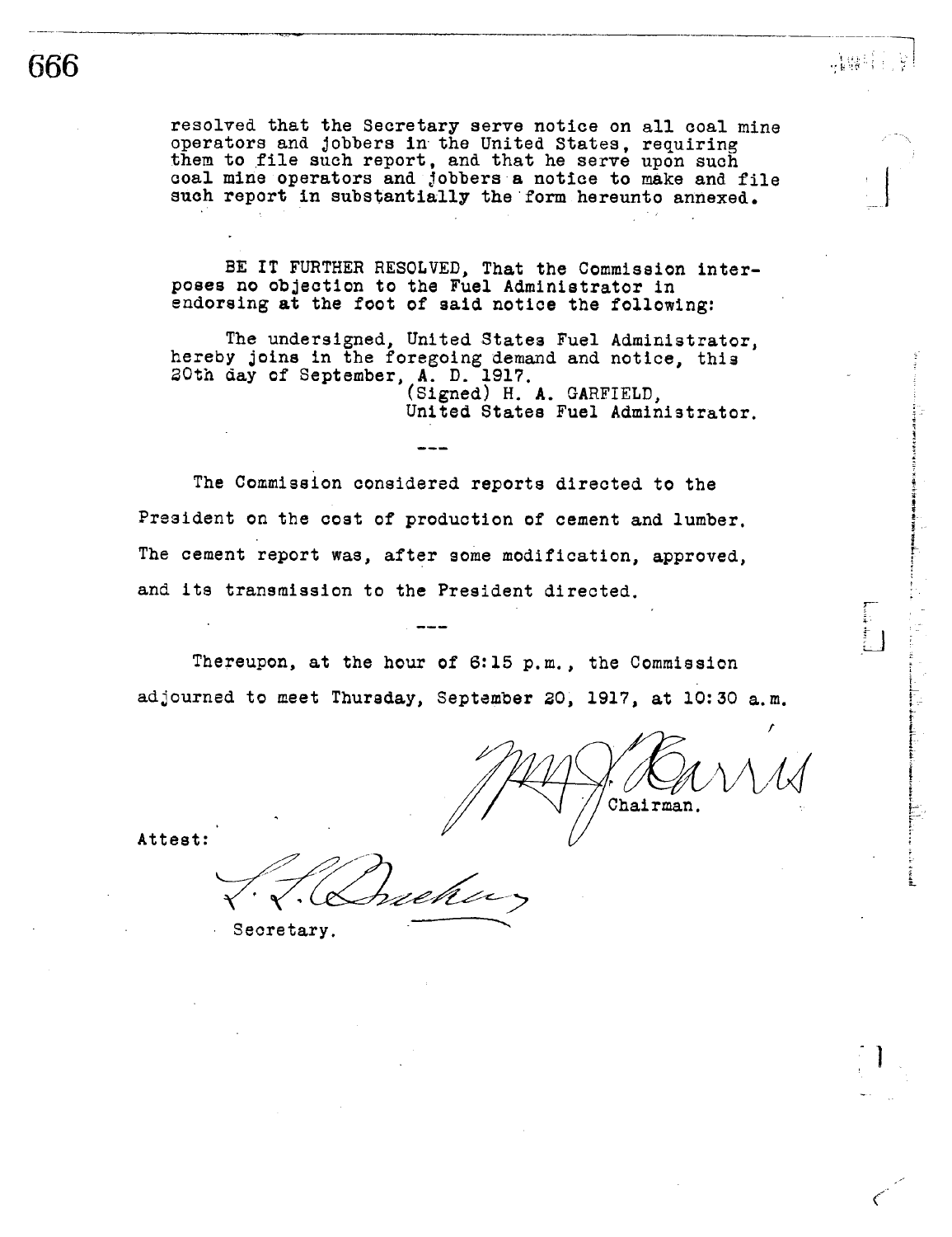JPWG

September 20, 1917.

667

## MEETING OF THE FEDERAL TRADE COMMISSION

September 20, 1917, 10:30 a.m.

William J. Harris, Chairman Joseph E. Davies John F. Fort Victor Murdock

The question of giving access to the correspondence and records of the Commission, relating to the so-called arbitration agreement between the publishers and news-print paper manufacturers, was considered, and after discussion it was unanimously agreed to send a letter to all publishers who had accepted the terms of the award following the arbitration, advising them that such access would be granted to the files and records of the Commission.

The report of the Commission on the cost of producing lumber was presented by Mr. Harris, and after discussion approved and ordered transmitted to the President.

The report of the Chief Examiner in response to a motion of September 12, 1917, directing him to assemble all applications for complaints and pending formal complaints involving questions of resale price maintenance, was presented (see file 8181-36), and after discussion the following motion by Mr. Davies was adopted:

MOVED, That all cases mentioned in the report of the Chief Examiner be reassigned to Mr. Fort for personal supervision, and that a plan for a general hearing by the whole Commission at an early date be fixed, and notice thereof be duly given to all attor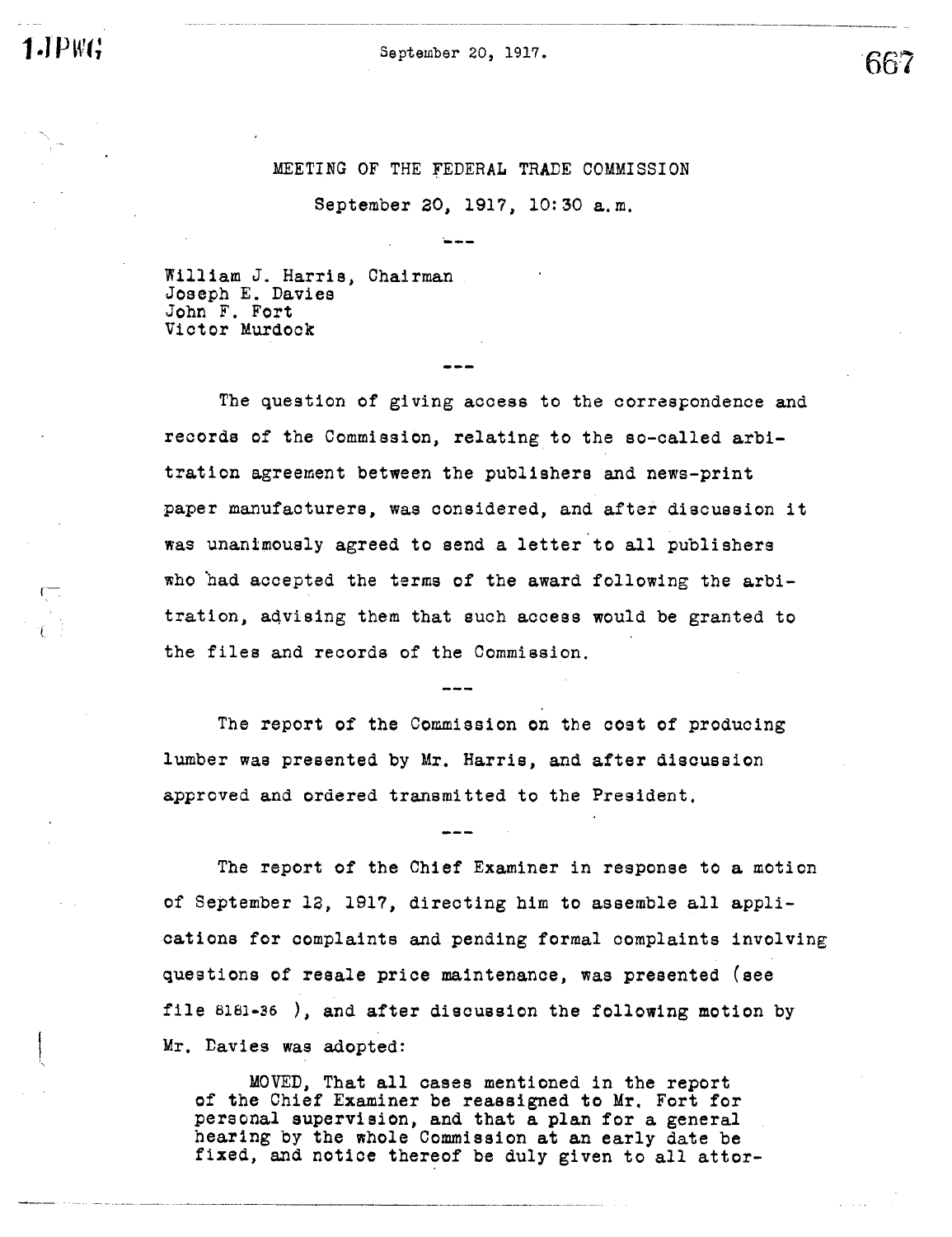September 20, 1917. September 25, 1917.

neys and other persons interested in the cases enumerated in the report of the Chief Examiner.

Thereupon, at the hour of 5:15 p.m., the Commission adjourned to meet at 10:30 a.m., Friday, September 21, 1917.

hairman,

 $1.3.11$ 

Attest:

Secretary.

| September 21, 1917. |  | No meeting held. |
|---------------------|--|------------------|
| September 22, 1917. |  | No meeting held. |
| September 23, 1917. |  | Sunday.          |
| September 24, 1917. |  | No meeting held. |

MEETING OF THE FEDERAL TRADE COMMISSION

September 25, 1917, 10:30 a.m.

William J. Harris, Chairman Joseph E. Davies William B. Colver Victor Murdock

The matter of permitting some one from the staff of the Commission to testify in the trial of the United States vs. Mead, et al., as requested by the Attorney General, regarding the process of the manufacture of paper and conditions surrounding the same, together with the cost of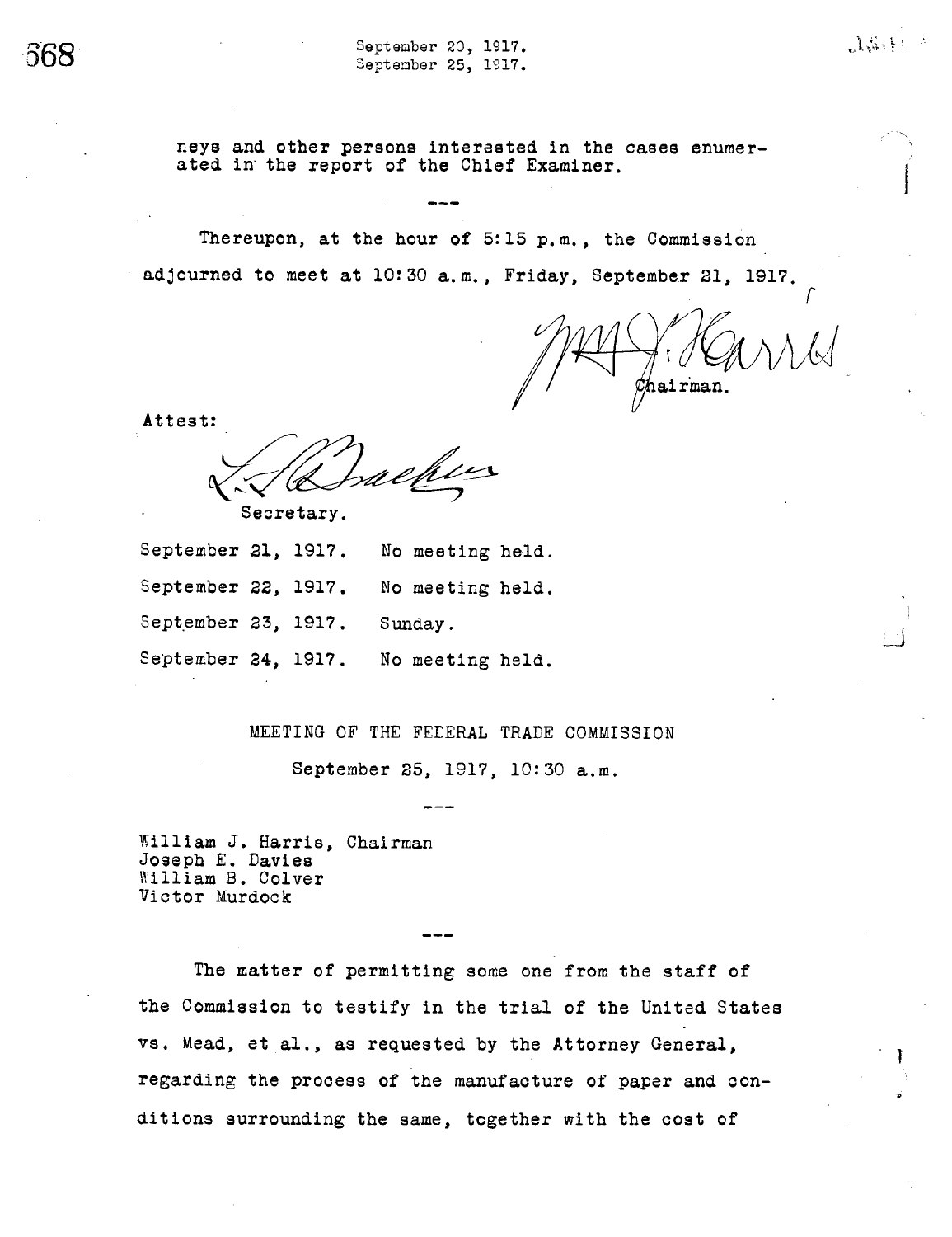**1.JPWG** 

669

production, was considered, and on motion the Secretary was directed to advise the Attorney General that members of the Commission's staff would be permitted to testify in the case, regarding the matters above indicated, as to all information in the possession of the Commission except that expressly promised to be held confidential.

The following motion, offered by Mr. Colver, was duly seconded and adopted:

MOVED, That the staff of the Commission be instructed that no promises as to the holding in confidence of any information given to the Commission may be made by members of the Commission's staff, and that no engagements or stipulations may be made by members of the staff which shall be considered binding upon the Commission.

Any such promises or engagements may be made only by the explicit authority of the Commission.

Draft of a letter to Hon. William B. Wilson, Secretary of Labor, requesting the detail of an expert from the Bureau of Labor Statistics for service in connection with the ascertainment of the cost of steel, was presented by Mr. Davies and unanimously approved.

Draft of a letter to be mailed to expert accountants for the purpose of enlisting their services for the Commission at a reasonable compensation, was presented by Mr. Davies and approved.

A letter from Mr. Herbert C. Hoover, bearing date of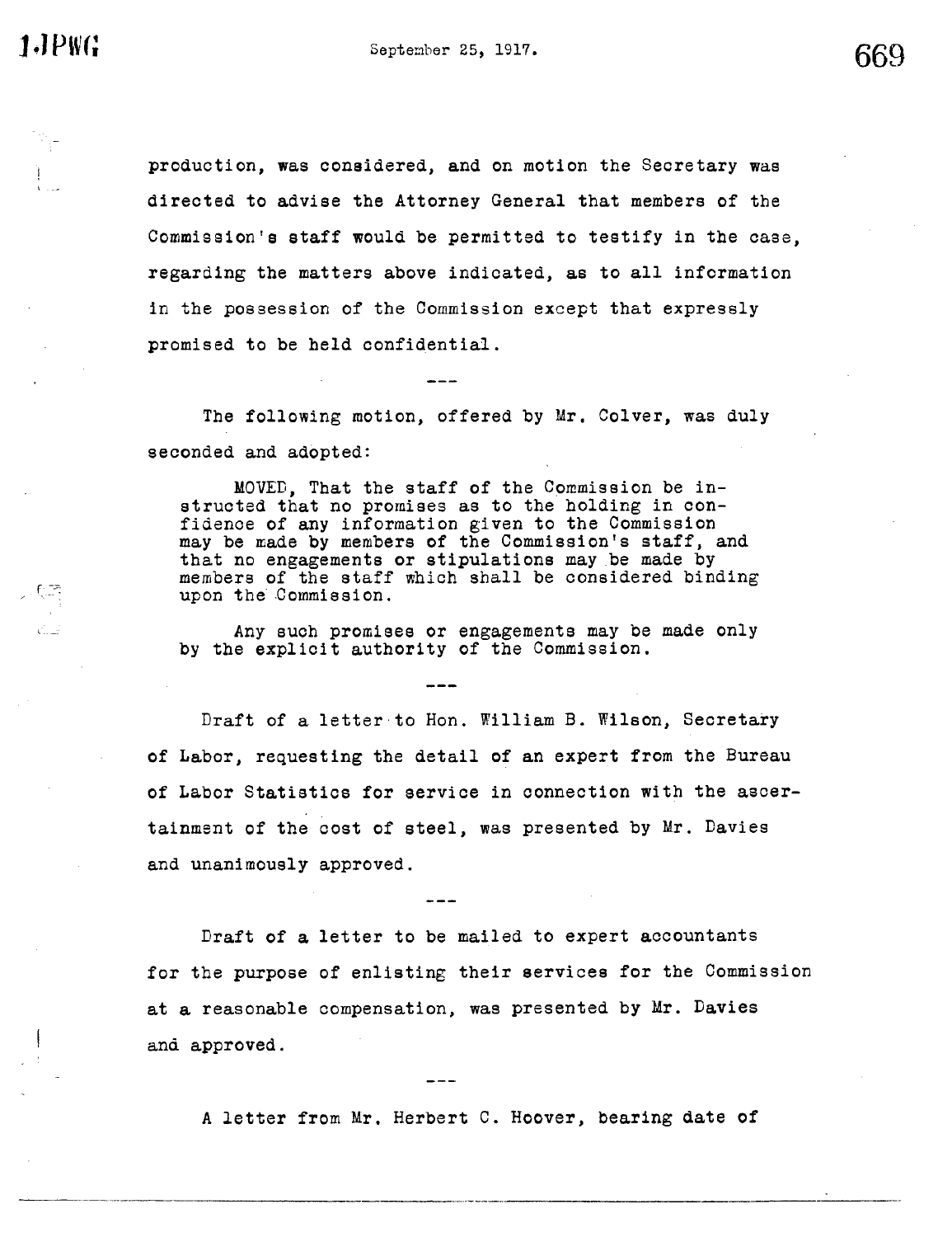September 22d, stating that he had selected Messrs. E. Dana Durand and Harry Wheeler as assistants to aid in the determination of prices for meats, and asking that such gentlemen be given access to materials collected by the Commission in connection with its meat investigation, was presented, and upon motion of Mr. Davies it was unanimously agreed that, in response to Mr. Hoover's request, the Commission will direct its agents to furnish information as desired, with the suggestion that the proceeding be that such requests be made in detail and in writing to the Commission, and that written memoranda be promptly supplied in response thereto.

At  $1:00$  p.m. a recess was taken until  $3:00$  p.m.

William J. Harris, Chairman Joseph E. Davies William B. Colver Victor Murdock

The Commission reassembled at 3:00 o'clock p.m.

On motion of Mr. Harris, a letter was ordered prepared advising the President that the Canadian Government had fixed the prices of news-print paper to Canadian publishers, and that the limitations on the prices do not apply to the publishers of the United States; that such discrimination does not seem fair in the light of the fact that this Government is furnishing coal and other materials to the consumers of Canada at the same prices required from the consumers in the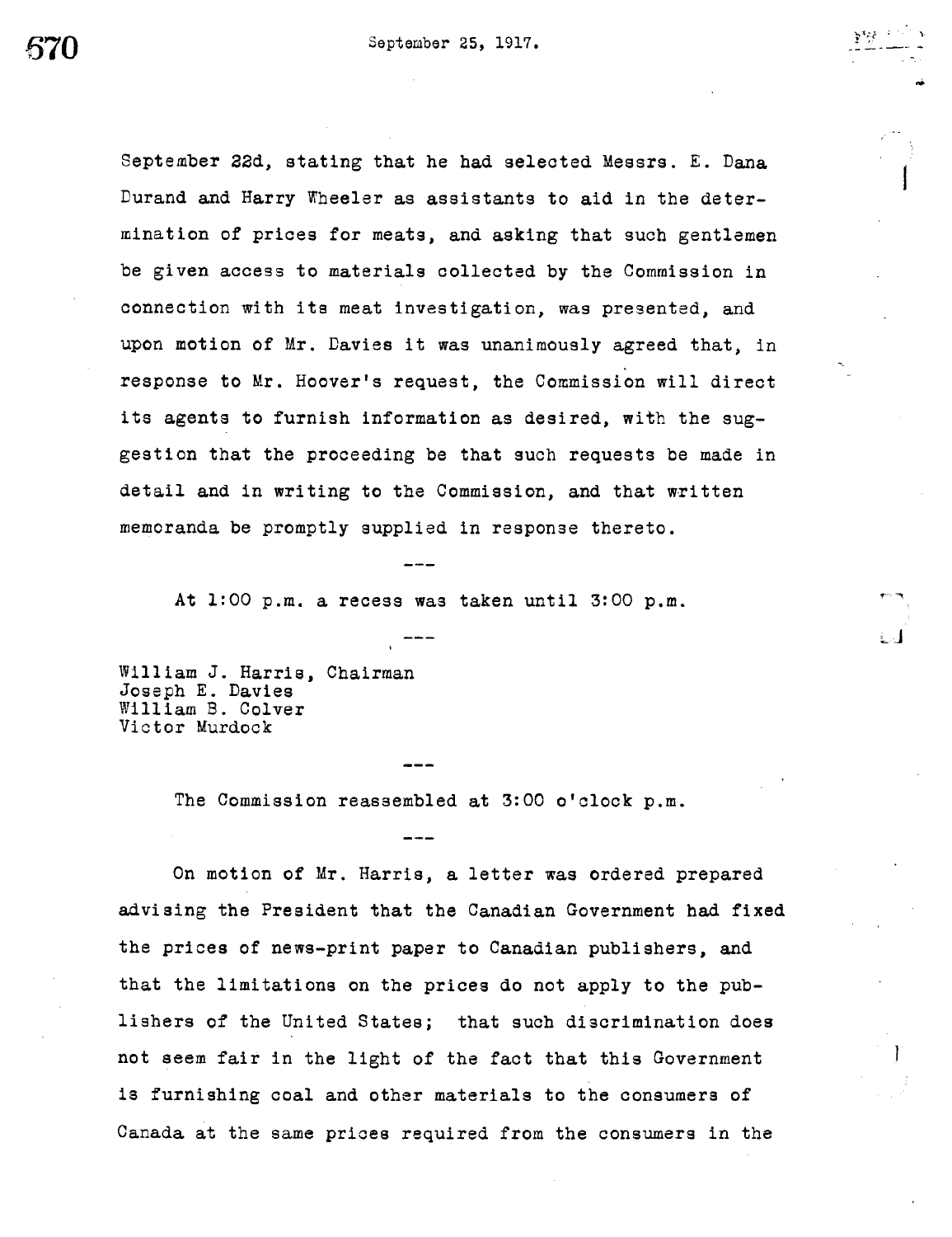September 25, 1917.

JPWG

United States, and further that the Commission is submitting such information because it feels that it is the only administrative body connected with the Government acquainted with all the facts.

It was unanimously agreed that representatives of all the oil companies supplying oil to the Navy and mentioned in the report on the cost of oil submitted to the President be given an opportunity to be heard if they so desired.

The following resolution with reference to the administration of certain features of House Bill No. 4960, known as the Trading with the Enemy Bill, was duly adopted:

WHEREAS, Section 10 of H. R. 4960, the Trading with the Enemy Bill, as passed by the House of Repre-sentatives on July 11 and reported favorably by the Senate Commerce Committee to the Senate on August 23d and August 31st, proposed to authorize the Federal Trade Commission, when it should deem it for the public welfare, to grant a license, exclusive or nonexclusive and under such rules and upon such conditions as it might prescribe, to any citizen of or corporation organized within the United States to manufacture, or cause to be manufactured, any article or carry on, or cause to be carried on, any process protected by any patent, or to use any trade mark, print, label, or copyrighted matter owned or controlled by an enemy or ally of enemy; and

WHEREAS, This Commission, deeming it advisable that an agency for the administration of said section should be available immediately upon its passage, directed C. H. McDonald to make a study and report in reference thereto; and

WHEREAS, Pursuant to this direction a study of the section and its purposes has been made; various data on the subject, including English and Canadian laws, rules, forms, etc., have been secured, and steps taken to secure similar information in regard to France and Australia; and tentative rules, forms and plans for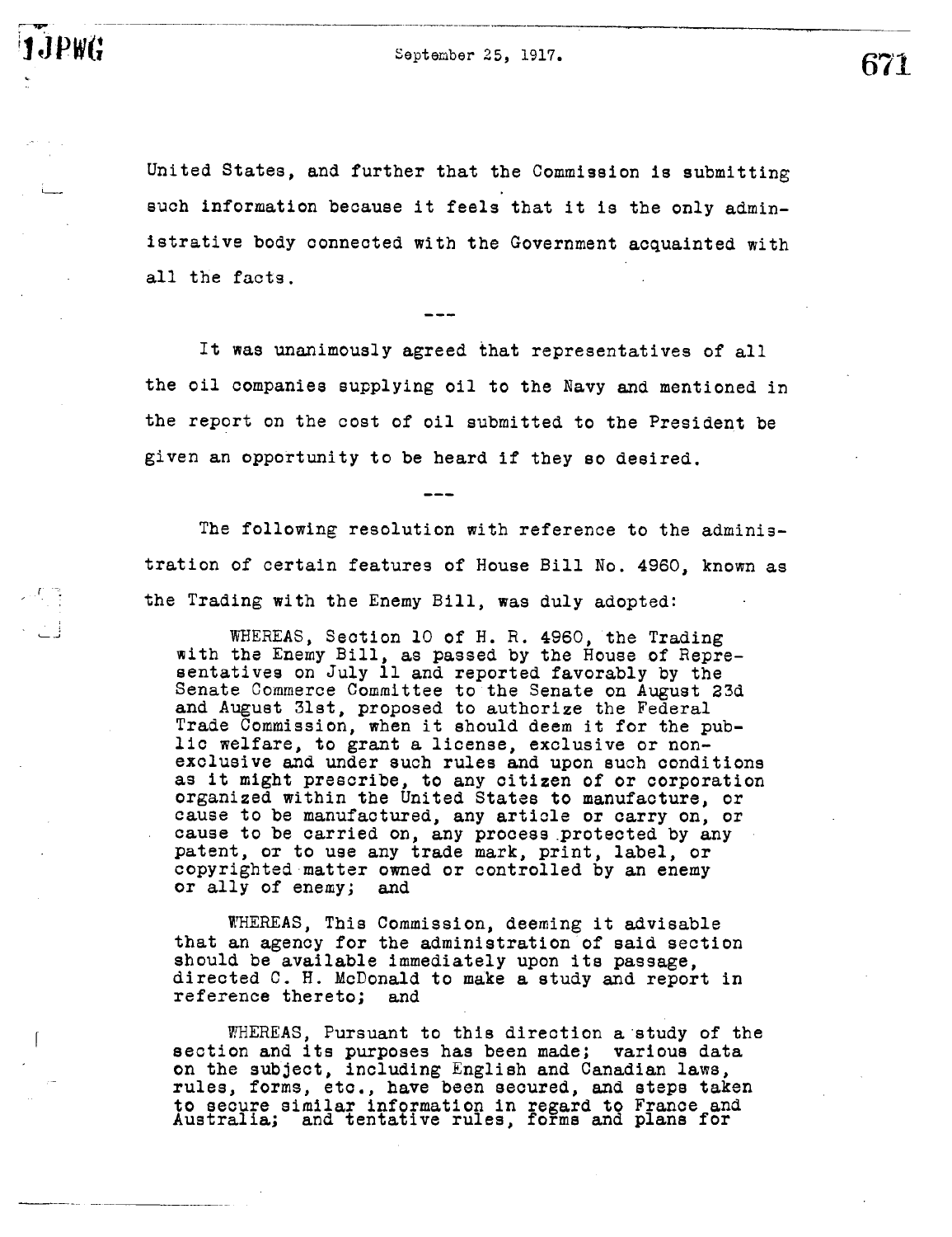the administration of the section have been prepared; and

WHEREAS, By an amendment proposed in the Senate during the consideration of the bill the authority to be invested in this Commission was conferred upon the President of the United States, to be exercised directly by him or "through such officer or officers as he shall direct;" and

WHEREAS, Such change was proposed in the Senate and made by Congress for the sole purpose of harmonizing the bill by giving the President power to administer, or cause to be administered, all its provisions (which had been previously contemplated by the bill as to every section except section 10), and not because there was any lack of trust in the Federal Trade Commission or division of opinion as to the wisdom of granting such authority to this Commission; and

WHEREAS, The public has been led to believe, and now generally understands, that the Federal Trade Com-mission will be authorized to grant such licenses, and further as numerous inquiries, letters and applications for license have been and are now being received by this Commission; and

WHEREAS, Data now in the possession of the Commission, the Commission's familiarity with present business conditions and its experience in adjusting trade differences place it in a peculiarly advantageous position for administering the aforesaid section; and

WHEREAS, Such administration would give the Commission insight into many industries, result in the acquisition of valuable business information, foster mutual frankness and trust between the Commission and various business interests of the country, and afford an opportunity for the initiation and study of and comparison between regulated monopoly and regulated competition;

NOW THEREFORE BE IT RESOLVED, That the Federal Trade Commission acquaint the President with the work done by this Commission preparatory to the administration of section 10 of the Trading with the Enemy Act, and point out the advantages which would accrue to the Commission through such administration.

The resignation of Mr. Harold V. Amberg, Attorney-Examiner, was presented and accepted. The Secretary was directed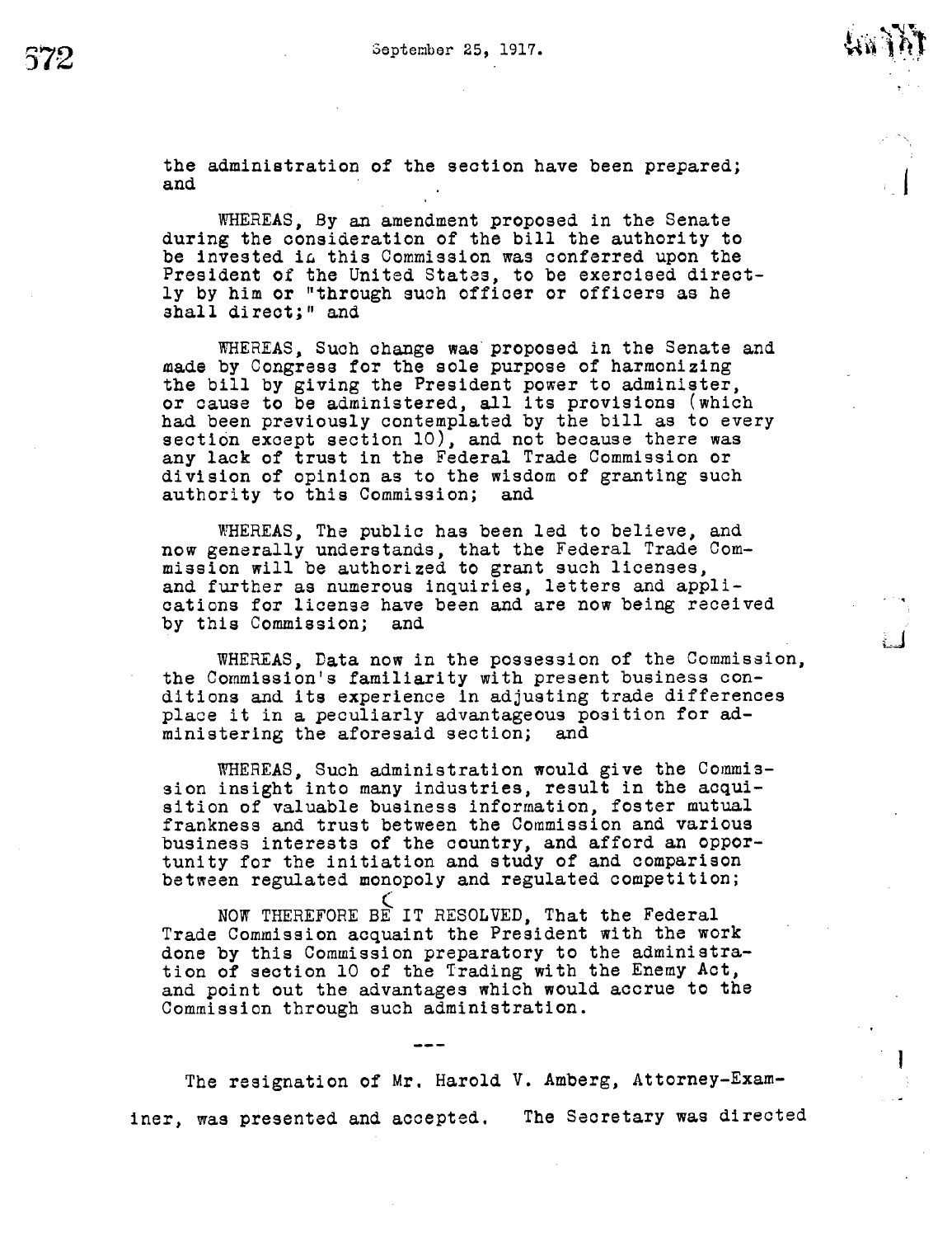to express to Mr. Amberg the Commission's appreciation of his services and regret at his leaving.

Mr. Davies presented report in connection with applications for complaints (files 1-344 and 1-378) against Ward Baking Company of New York, together with draft of formal complaint prepared by the Acting Chief Counsel charging the Ward Baking Company of New York with violating the provisions of Section 5 of the Federal Trade Commission Act, and recommended that such complaint be issued, subject to the approval of Mr. Fort. Report approved and recommendation adopted.

Thereupon, at the hour of 5:45 p.m., the Commission adjourned to meet at 10:30 a.m., Wednesday, September 26, 1917.

 $\texttt{Ch\'alirman}.$ 

67.

Attest:

1JPWG

æeke Secretary.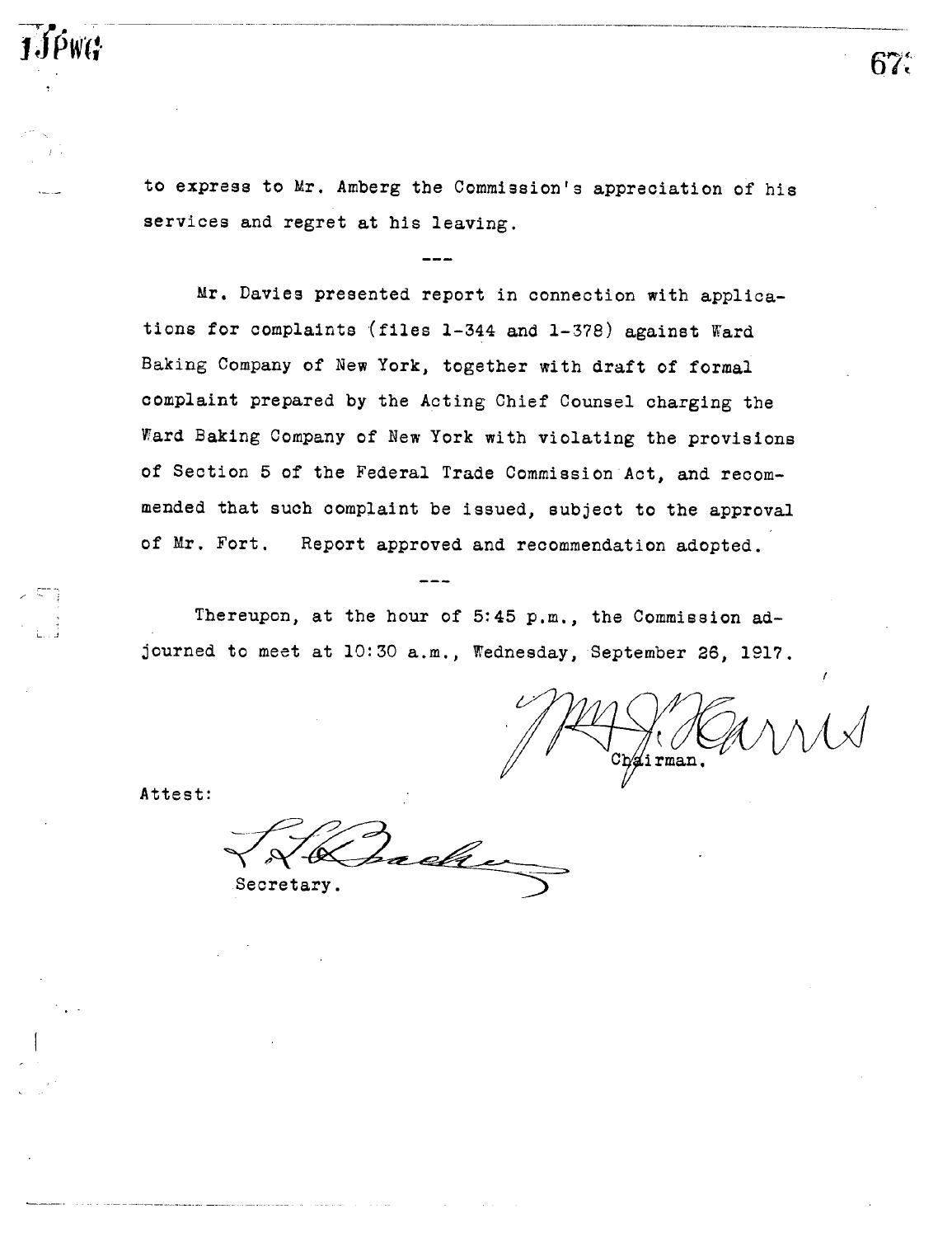MEETING OF THE FEDERAL TRADE COMMISSION

September 26, 1917, 10:30 a.m.

William J. Harris, Chairman Joseph E. Davies William B. Colver Victor Murdock

Draft of a letter and report, addressed to the President, in regard to the work done in connection with the costs of war materials and the expenditures therefor, were presented. The report and the letter were approved with the understanding that the facts in the letter were to be covered in brief form.

The following resolution, offered by Mr. Davies, was unanimously adopted:

WHEREAS, The supervision of the important work of the Commission was divided among four Commissioners, then serving; and

WHEREAS, it is desirable that the important work should be divided equally among all the members of the Commission; therefore be it

RESOLVED, That the Meat Packing Investigation now under the supervision of Commissioner Davies be assigned to Commissioner Murdock for his supervision from this time forward.

The Secretary called the attention of the Commission to the importance of considering the annual report, and especially possible recommendations to Congress in connection therewith.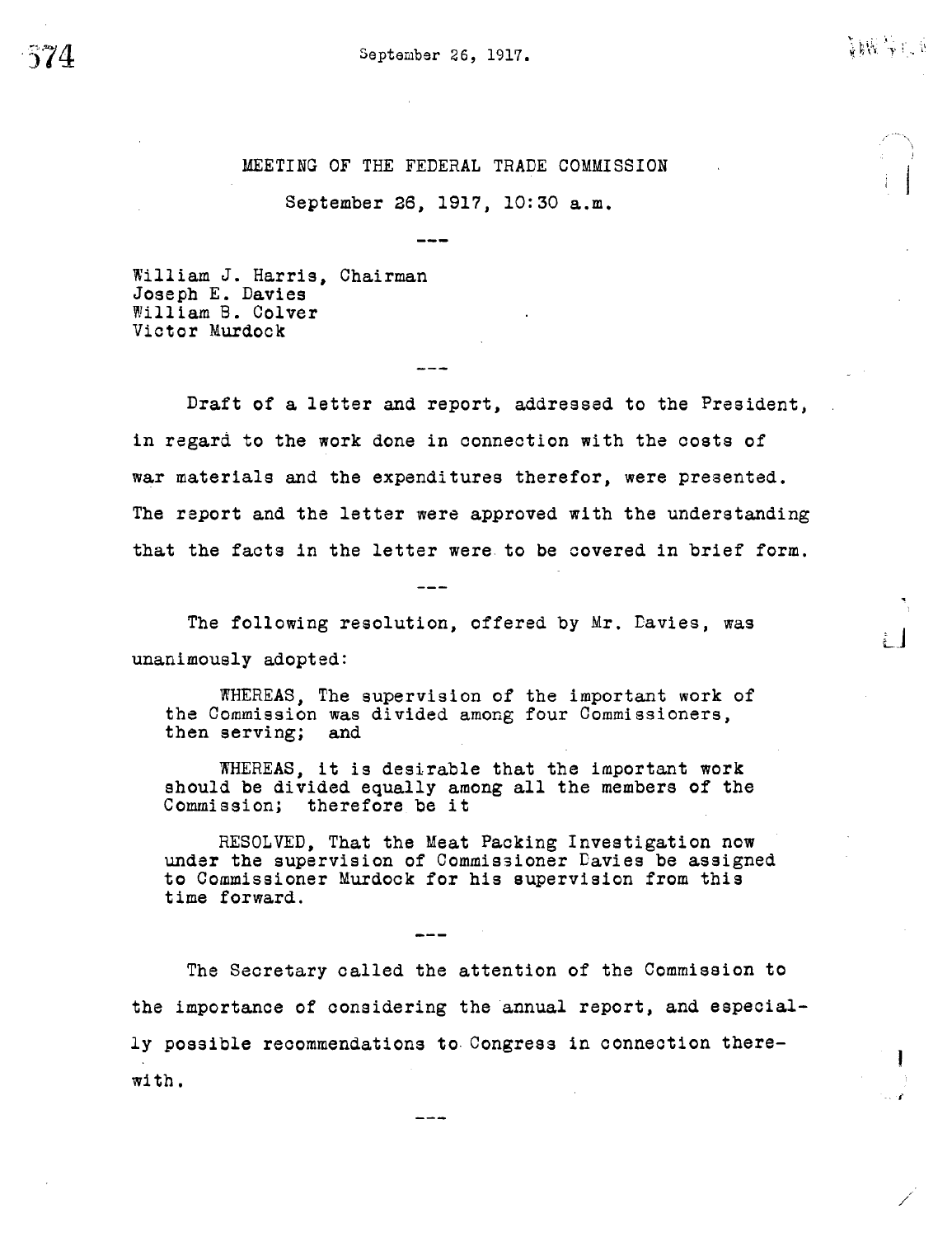September 26, 1917. September 27, 1917.

The matter of preparation of the estimates of appropriations necessary for the fiscal year 1919 was also brought up by the Secretary and briefly discussed.

Thereupon, at the hour of 1:00 p.m., the Commission adjourned to meet Thursday, September 27, 1917, at 10:30 a.m.

hairman

Attest:

Secretary.

MEETING OF THE FEDERAL TRADE COMMISSION

September 27, 1917, 10:30 a.m.

William J. Harris, Chairman Joseph E. Davies William B. Colver Victor Murdock

Mr. Murdock moved the reconsideration of the resolution of yesterday transferring the meat packing investigation from Mr. Davies to Mr. Murdock. Motion seconded by Mr. Colver, and after discussion it was agreed to lay the matter over for consideration at the next meeting of the Commission.

Mr. Colver presented a rough draft of report on the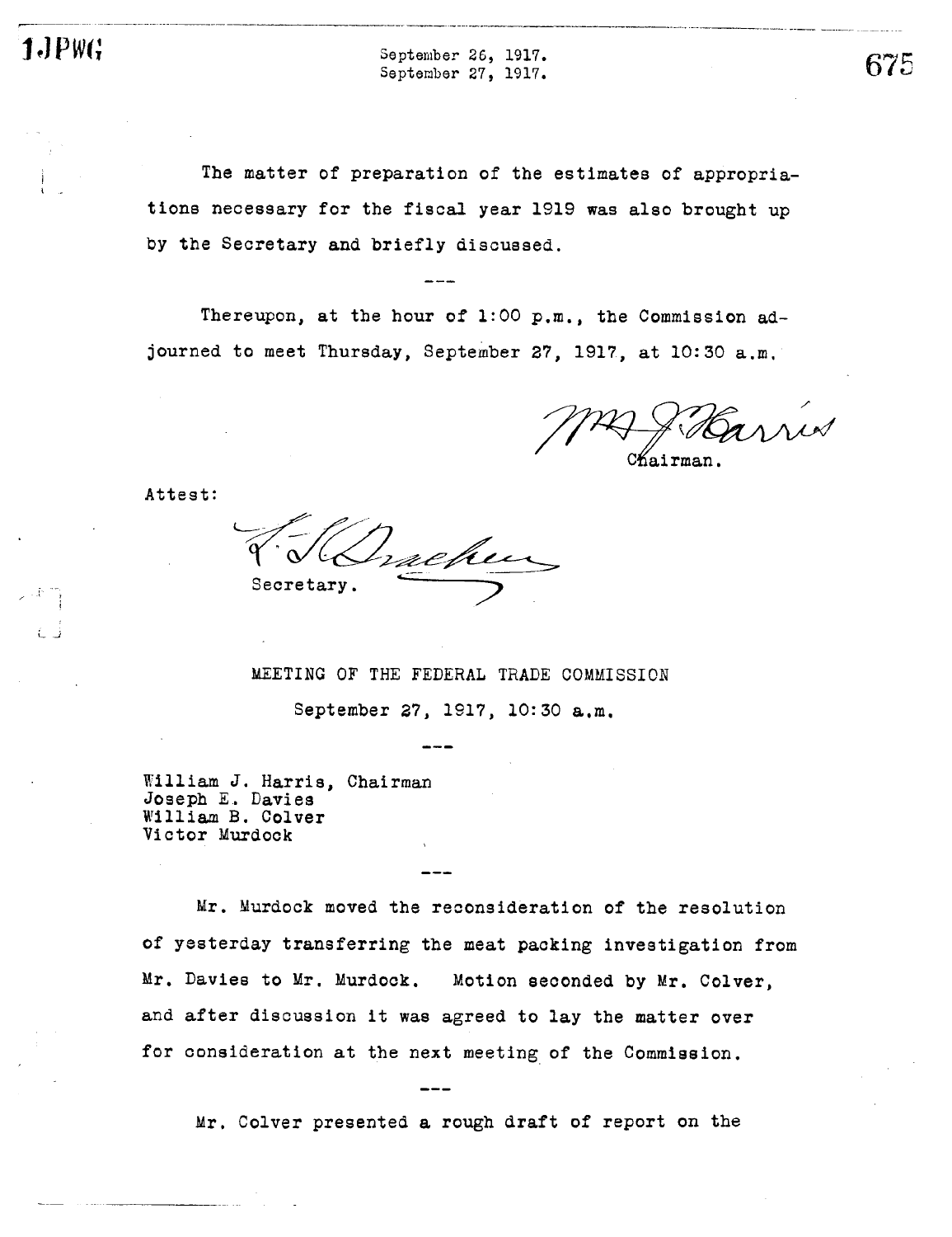costs of production of lead and zinc, which was considered by It was agreed to grant a hearing to reprethe Commission. sentatives of the companies interested on September 29, 1917.

ORDERED, That Henry F. Cochems be subpoenaed to appear before the Commission in connection with its lead and zinc hearing to be held September 29, 1917.

Mr. Murdock moved that the Commission begin its hearings on the cost of production of petroleum at 10 o'clock October 5th, and continue such hearings until their conclusion, without intervening motion or business.

Thereupon, at the hour of 1:00 p.m., the Commission adjourned to meet Friday, September 28, 1917, at 10:30 a.m.

前属褐晶囊

Attest:

ue h ex

Secretary.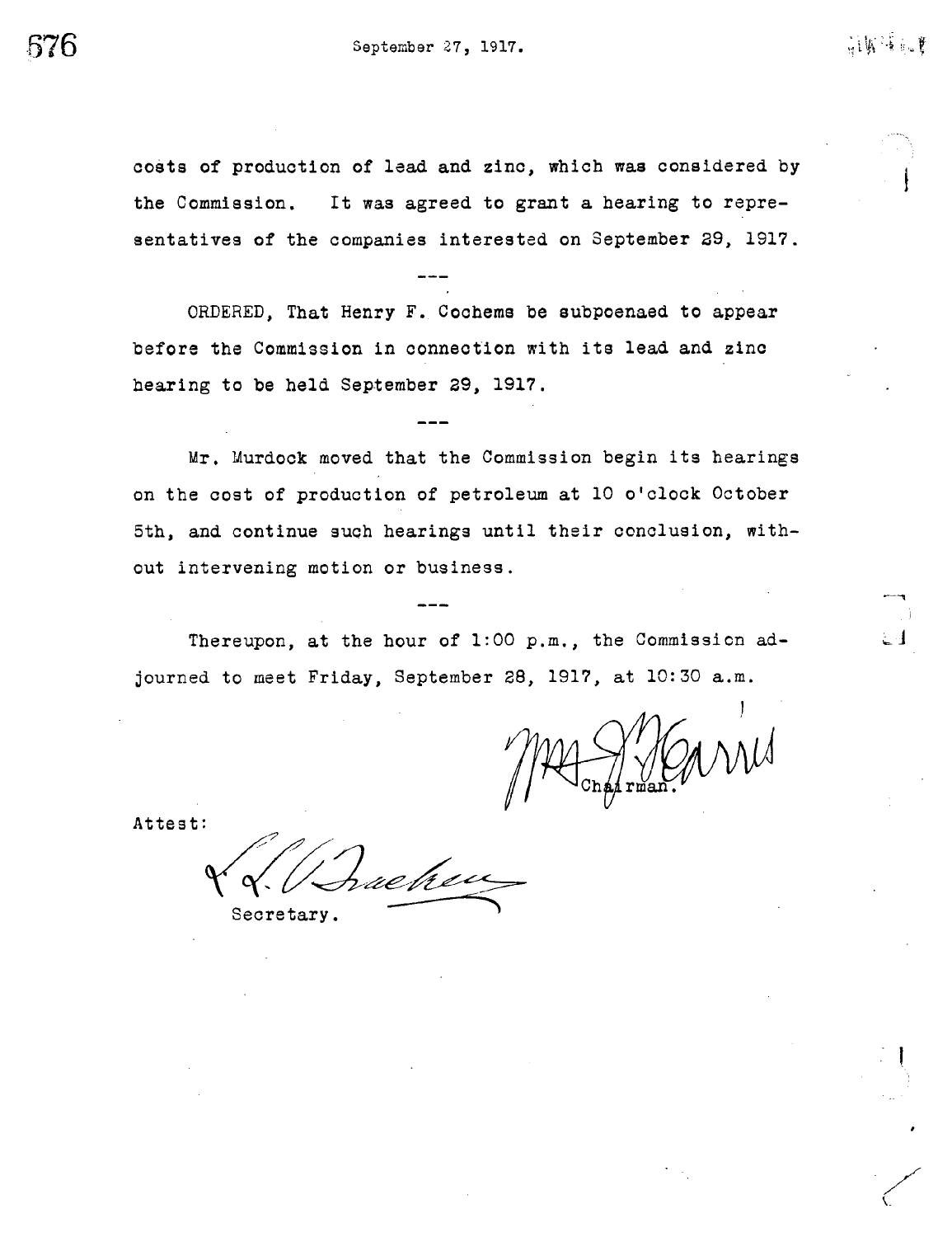# 1.JPWG

## MEETING OF FEDERAL TRADE COMMISSION

September 28, 1917 - 10:30 a.m.

William J. Harris, Chairman Joseph E. Davies William B. Colver Victor Murdock

Mr. Murdock's motion to reconsider the resolution offered by Mr. Davies, transferring the meat packing investigation from Mr. Davies to Mr. Murdock, was duly seconded and carried, and upon reconsideration it was unanimously determined to rescind the action of the Commission transferring the meat packing investigation to Mr. Murdock.

The Secretary called attention to the necessity of preparing the estimates of appropriations for the fiscal year 1919. After some discussion, on motion of Mr. Davies, the matter of preparing estimates for consideration by the Commission was referred to a committee consisting of the Secretary, Acting Chief Counsel. Chairman of the Joint Board of Review and the Advisory Economic Board.

ORDERED, that the salary of Everett M. Hawley, Special Attorney, be increased from \$2280 per annum to the rate of \$2400 per annum, the same to take effect on October 1, 1917.

ORDERED, that the salary of E.O. Merchant, Special Agent, be increased from \$3300 per annum to \$3600 per annum, the same to take effect on October 1, 1917.